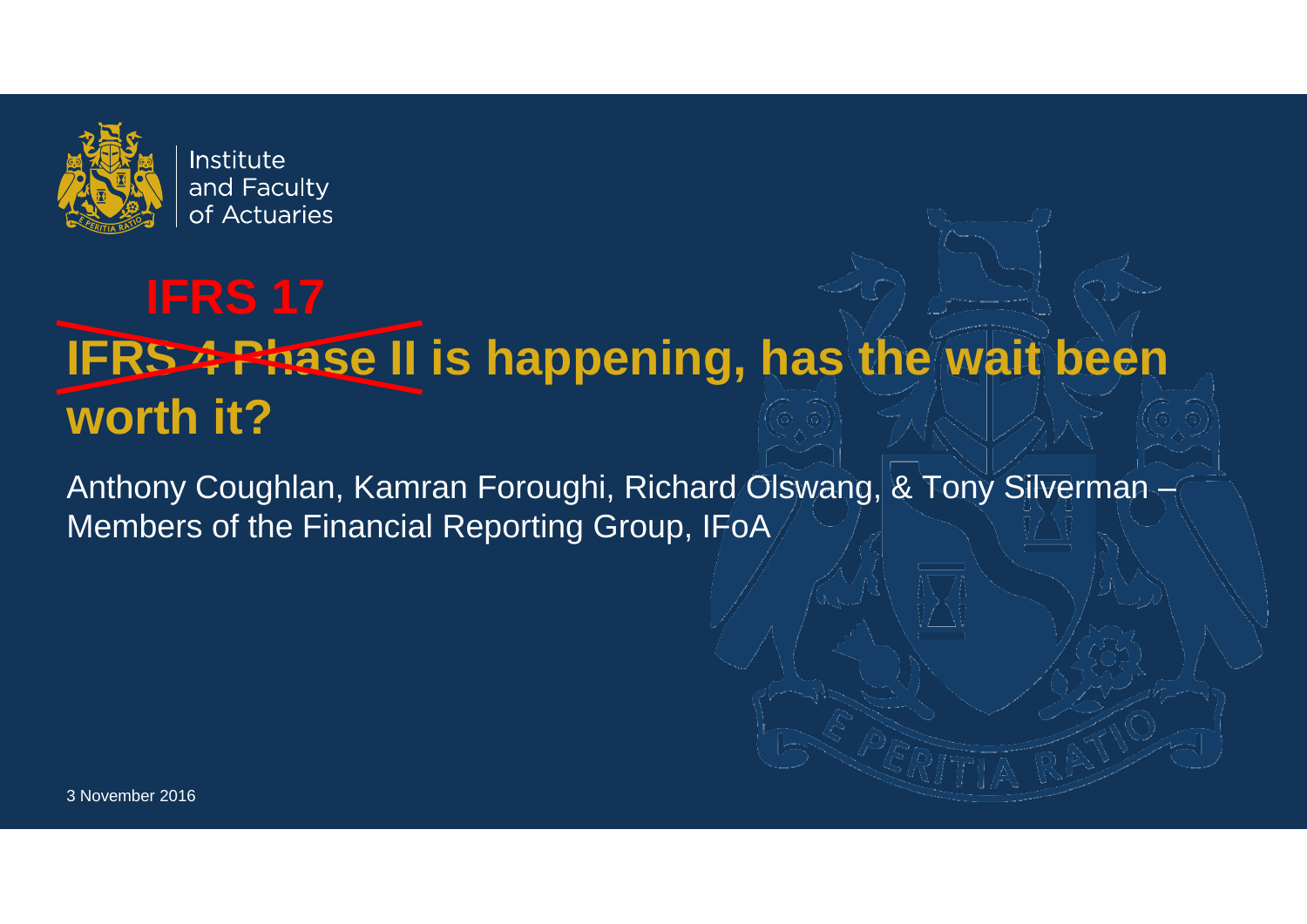# **Agenda**

- $\bullet$ Timeline & developments in current and future insurance accounting
- $\bullet$ Practical examples and operational considerations from IFRS 17
- $\bullet$ An analyst's perspective on financial reporting

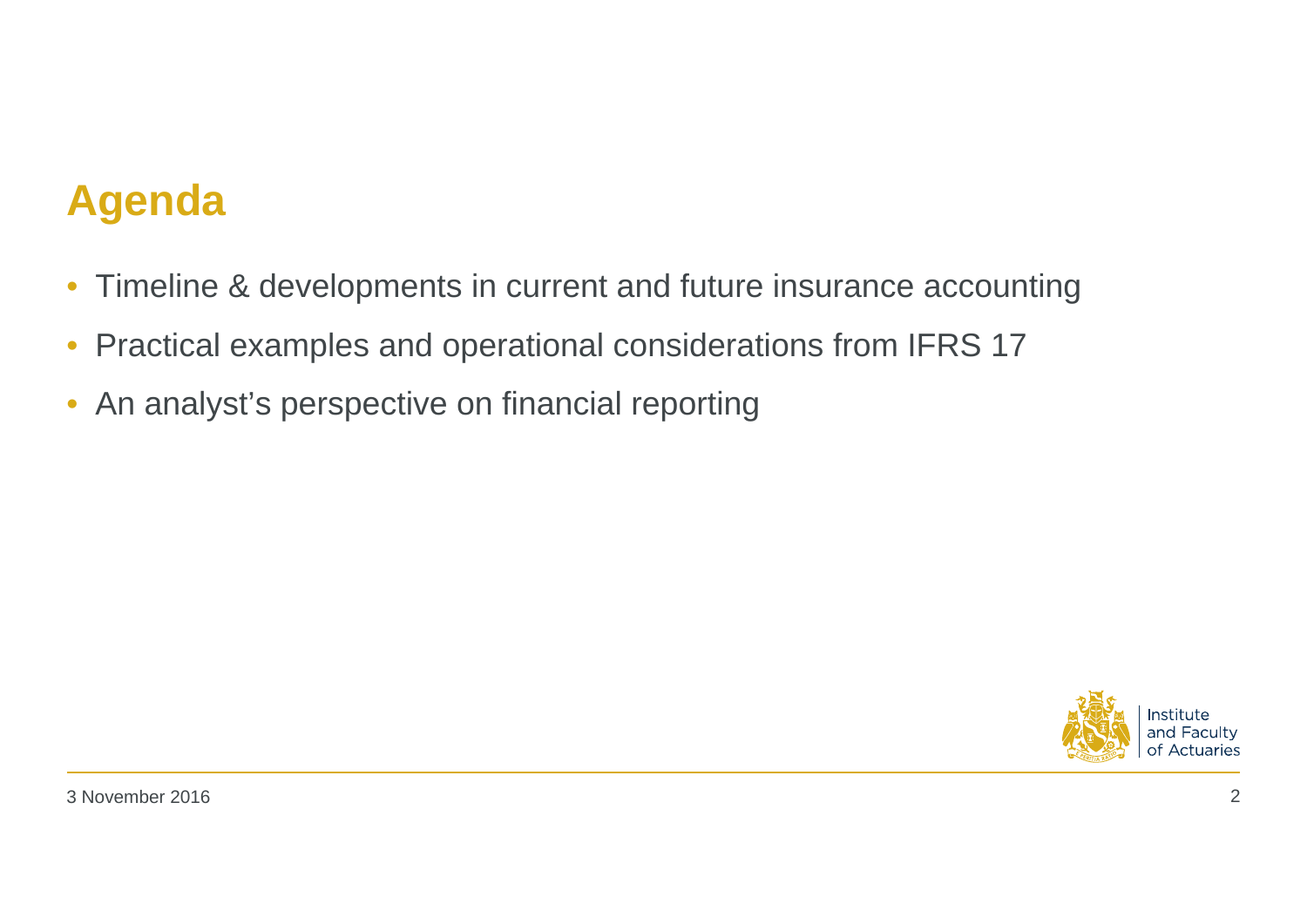

Institute and Faculty of Actuaries

# **Timeline & developments in current and future insurance accounting**

What is happening to current and future accounting?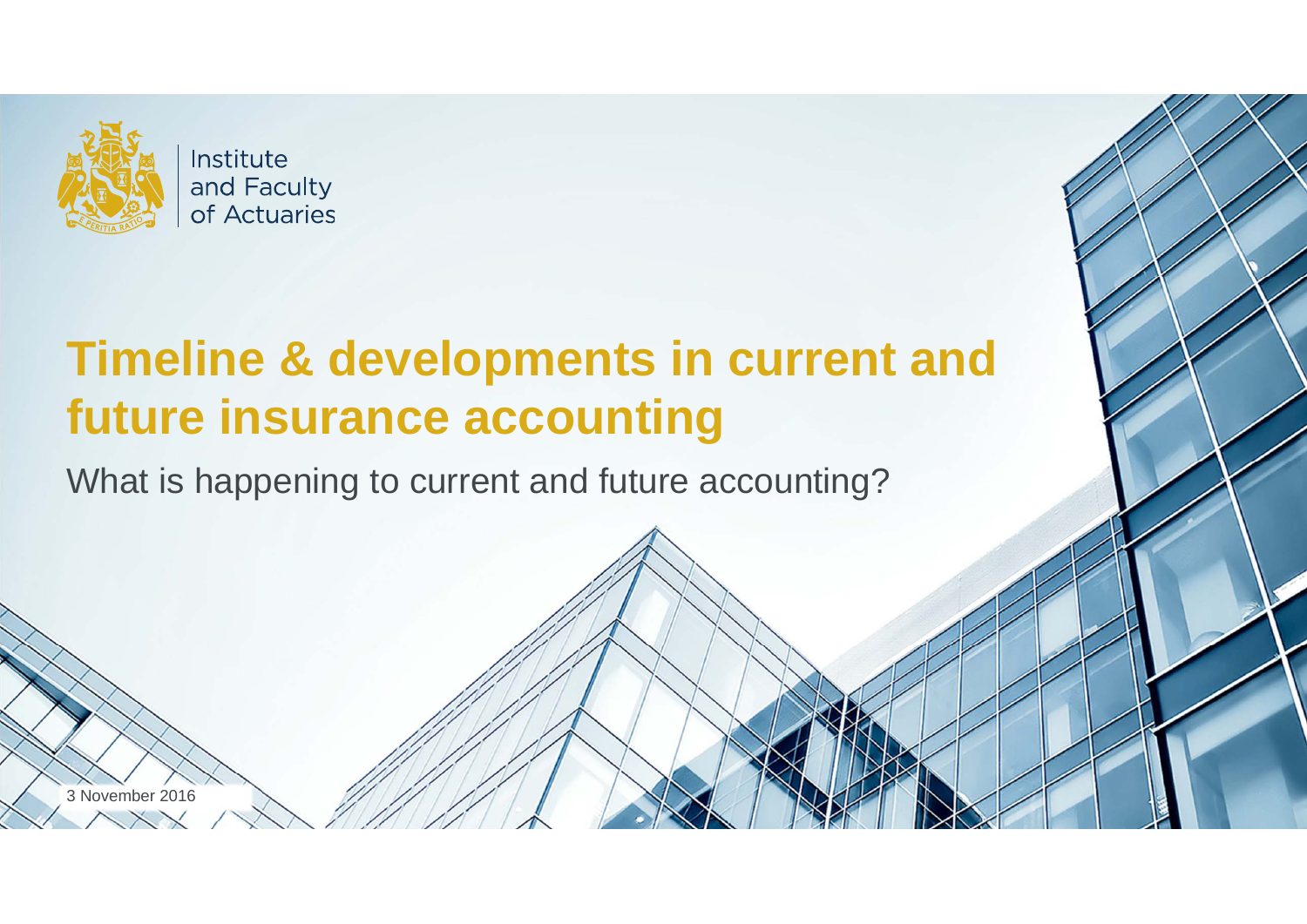## **Current known timeline – November 2016**

| <b>IFRS</b> standards                 | 2016                                | 2017                                       | 2018                     | 2019                                                            | 2020 | 2021            |
|---------------------------------------|-------------------------------------|--------------------------------------------|--------------------------|-----------------------------------------------------------------|------|-----------------|
| Insurance contracts (IFRS 17)         | Final<br><b>Targeted</b><br>Testing | standard?                                  |                          |                                                                 |      | Effective 2021? |
| Financial assets/liabilities (IFRS 9) | <b>Revision</b><br>to IFRS 4        |                                            |                          | Effective 1 January 2018 (most) & 2021 (insurers sunset clause) |      |                 |
| Revenue (IFRS 15)                     |                                     |                                            | Effective 1 January 2018 |                                                                 |      |                 |
| <b>New UK GAAP</b>                    |                                     | FRS 102/103 effective since 1 January 2015 |                          |                                                                 |      |                 |
| MCEV & EEV Principles                 |                                     | Update published May 2016                  |                          |                                                                 |      |                 |
|                                       |                                     | between Solvency II and IFRS 17?           |                          | Mind the Gap  What could insurers adopt in the gap period       |      |                 |

- •Investment contract accounting (e.g. unit linked savings) is **unchanged** by IFRS 17.
- •**Significant disconnect** in life business for the 1<sup>st</sup> time between accounting and solvency reporting from 1 January 2016.
- •All IFRS standards are subject to EU endorsement
- • FASB (in US) decided in 2014 to amend US GAAP with a "targeted improvement" exposure draft issued in September 2016. So no global accounting standard for insurance.

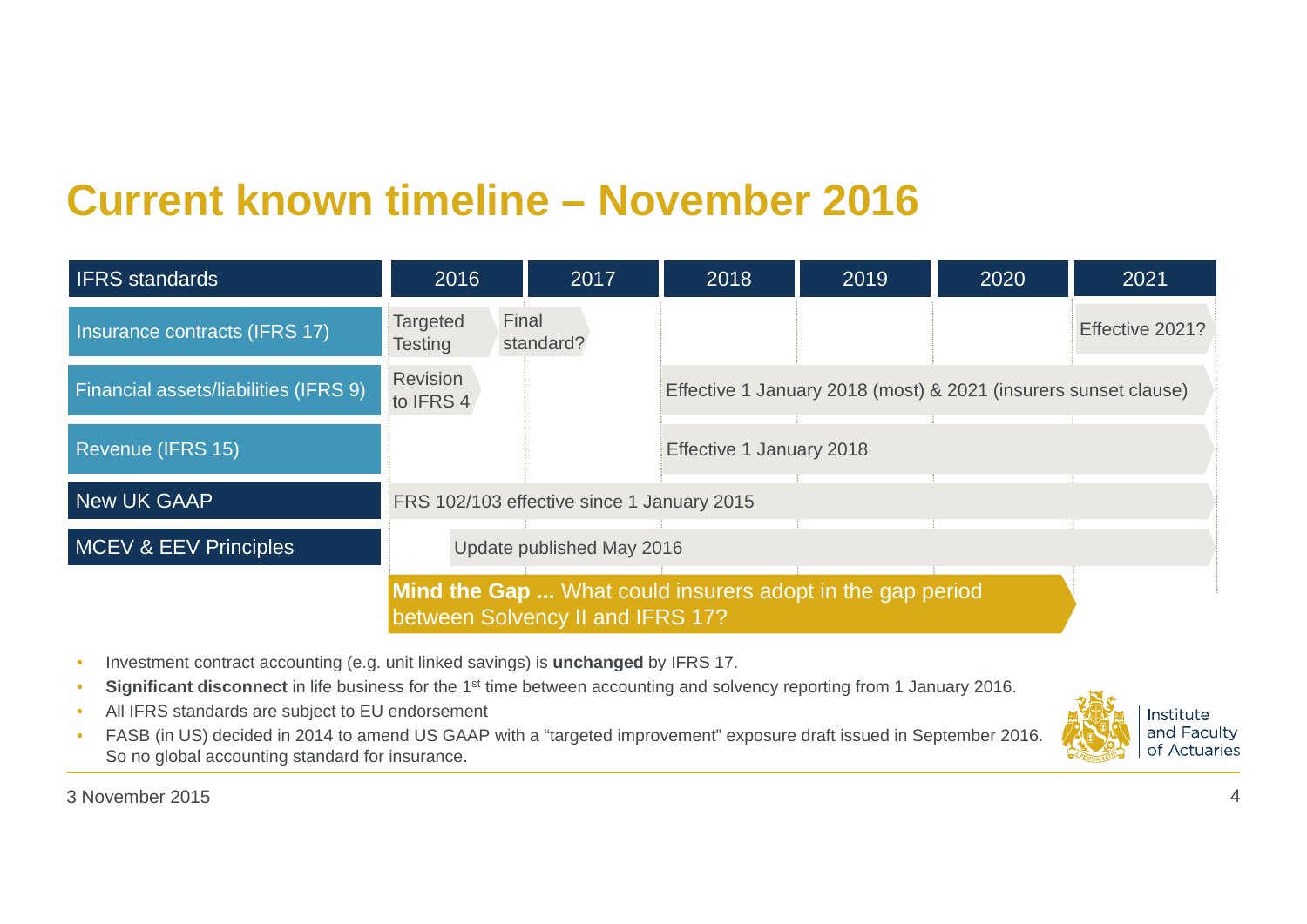## **What happens to accounting during the 'gap period'?** For insurance contracts (including with-profits) only

- $\bullet$  Possible options:
	- Maintain current approach typically linked to Solvency I / PRA return.
	- Adopt elements of Solvency II or a modified version.
- $\bullet$  Permissibility or not of a change is dependent on current accounting, notably:
	- Mutual vs. proprietary; IFRS vs. UK GAAP (and "type" of reporter in these categories).
	- Current level of prudence; allowance for risk; inclusion of investment margins; and uniformity.
- • Assessment required as to whether a change in estimate (impacting P&L) or a permissible change in accounting policy (restatement of prior periods).
- • Likely to be "red-lines" relating to the Solvency II volatility adjustment, transitional measures on technical provisions and treatment of surplus funds in with-profit funds.
- • Market experience to HY16: Limited refinements; potential for more significant changes from FY16 onwards?

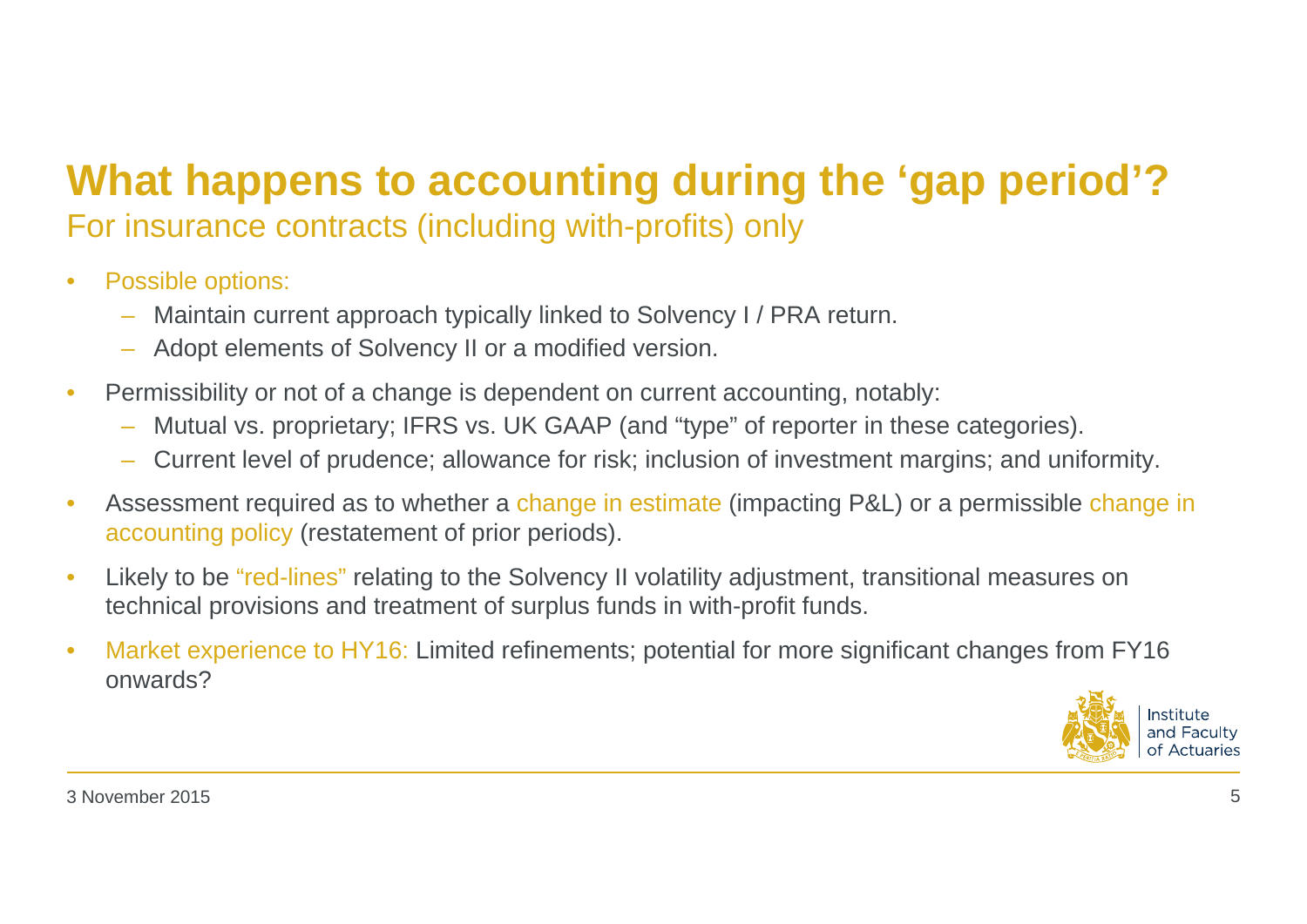# **What happens to accounting during the 'gap period'?**

Business and operational considerations

Impact on tax

Operational and cost benefits (e.g. model runs, multiple restatements )

Impact of Solvency II ALM / capital optimisation on IFRS performance

Availability of Solvency II data for restatement period

Messaging to market (including comparability with peers)

Wider impacts such as on intangible assets (e.g. DAC, DTAs etc.)

Solvency I still required for transitional measure reset?

Parent versus subsidiary accounts; or partial application

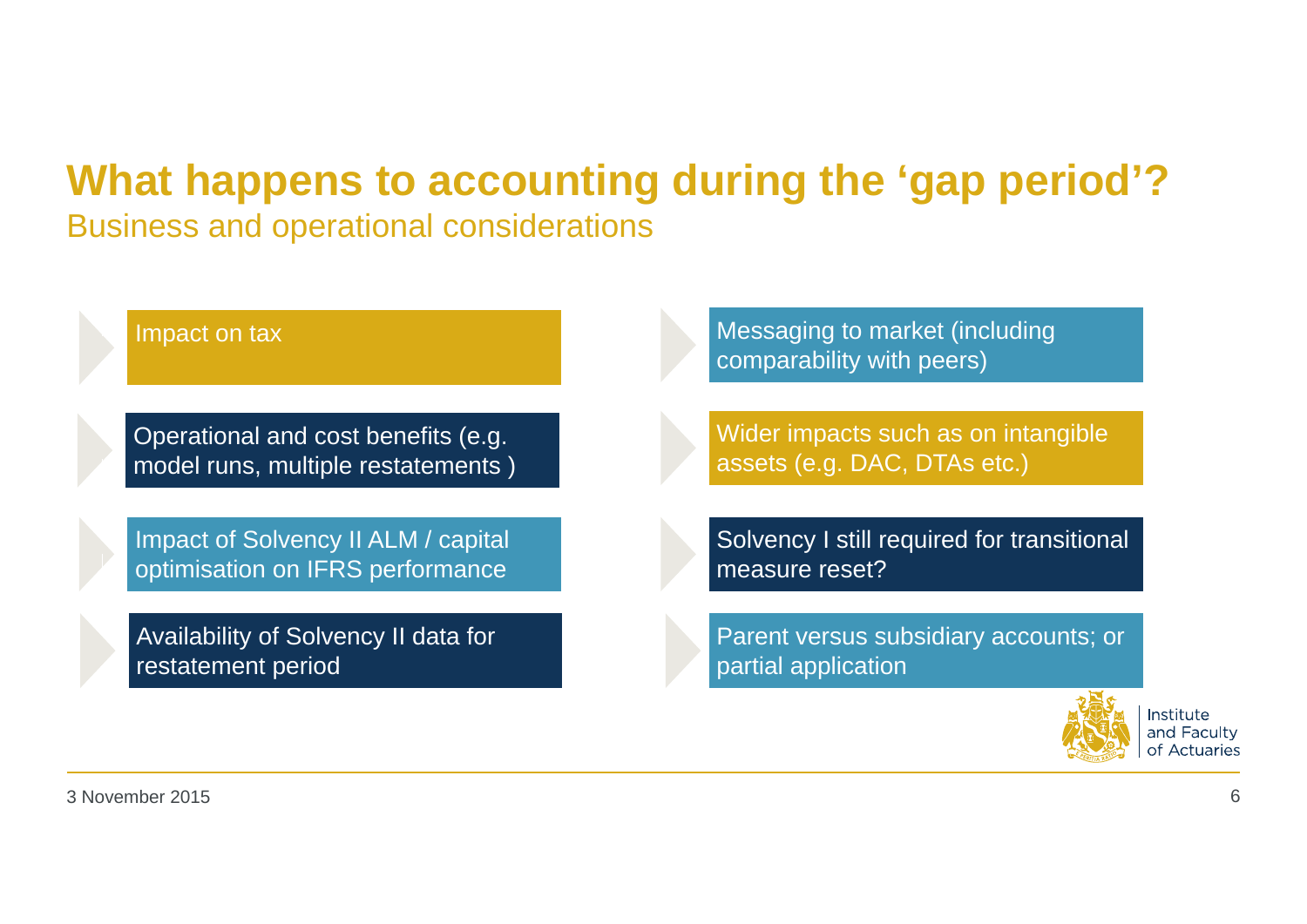# **IFRS 17 – Several models**

| <b>Classification</b>              | <b>Description</b>                                                                                                                                                                                                                                                                  | <b>Likely contracts</b>                                                | <b>Model</b>                                                                                      |
|------------------------------------|-------------------------------------------------------------------------------------------------------------------------------------------------------------------------------------------------------------------------------------------------------------------------------------|------------------------------------------------------------------------|---------------------------------------------------------------------------------------------------|
| 'Long term' non-<br>participating  | No cash flows that vary with returns<br>$\bullet$<br>from underlying assets.                                                                                                                                                                                                        | <b>Immediate annuities</b><br><b>Term assurance</b>                    | <b>Building block approach</b>                                                                    |
| 'Direct'<br>participating          | Participate in a share of clearly<br>$\bullet$<br>identified pool of underlying items.<br>Expect to pay out a substantial share<br>of the returns from these items.<br>Substantial portion of the expected<br>$\bullet$<br>cash flows vary with those from the<br>underlying items. | <b>UK with-profits</b><br>Unit linked insurance (?)                    | Variable fee approach                                                                             |
| 'Indirect'<br>participating        | Where direct criteria are not met.<br>$\bullet$                                                                                                                                                                                                                                     | Certain US universal life &<br>US fixed annuities                      | Building block approach with some<br>adjustments                                                  |
| 'Short term' non-<br>participating | • Optional simplified model permitted for<br>short duration contracts (period of<br>cover less than or equal to 1 year) or<br>where a 'reasonable approximation'.                                                                                                                   | General insurance, short<br>term life, certain group<br>contracts etc. | Pre-claims liability: Premium allocation<br>approach<br>Claims liability: Building block approach |

Note:

• There are requirements to unbundle distinct investment components and goods & services and certain embedded derivatives. These are then accounted for under other IFRS standards.



• Investment contracts (e.g. unit linked savings) will remain under IFRS 9 (currently IAS 39) and IFRS 15 (currently IAS 18).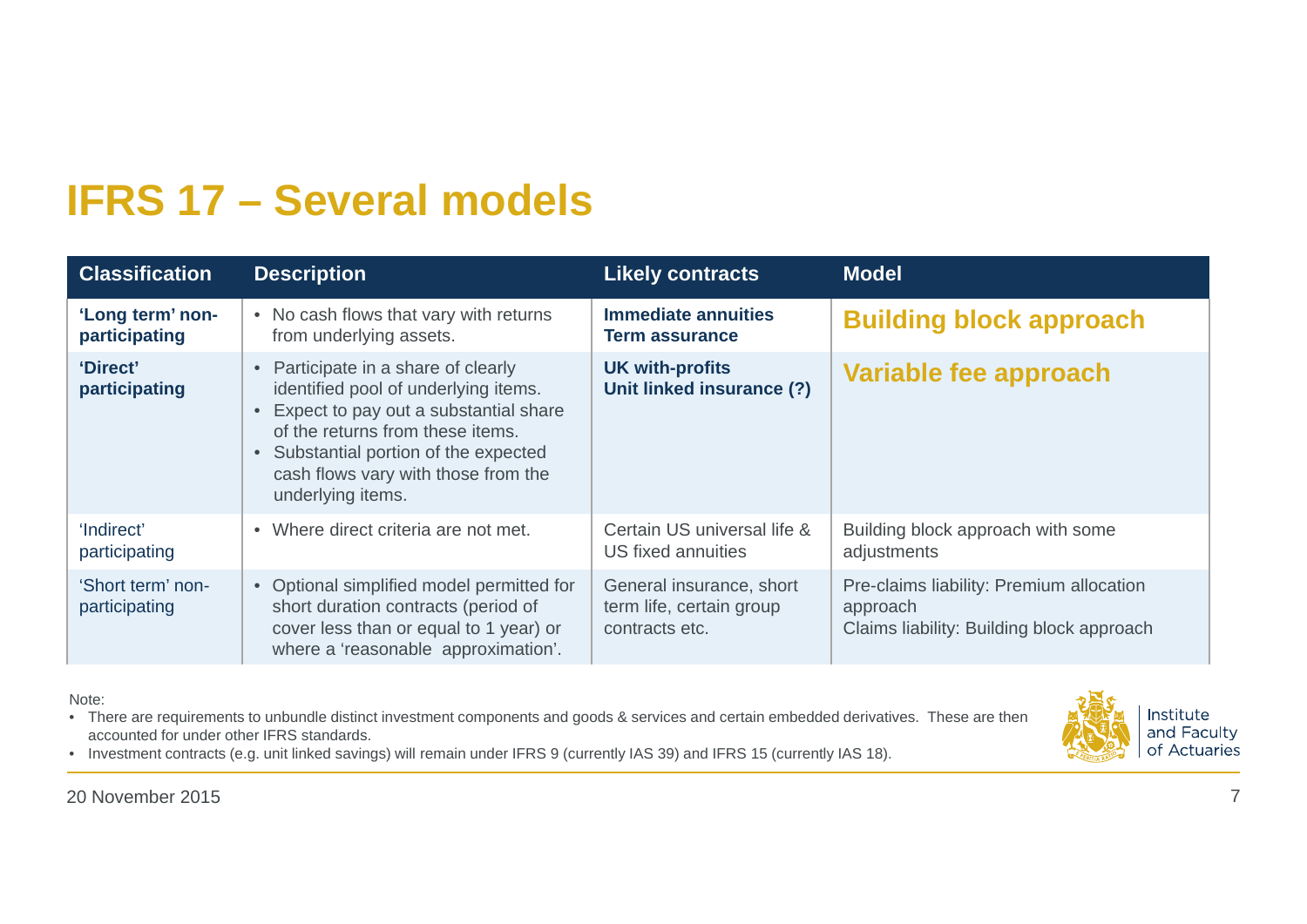# **Current UK accounting \***

### Immediate annuities and protection contracts



#### **Balance sheet**

\* Notable exceptions for UK-headquartered bancassurers who adopt EV-accounting and some UK subsidiaries of overseas companies who adopt headquartered country accounting. \*\* Typically nil for immediate annuities.

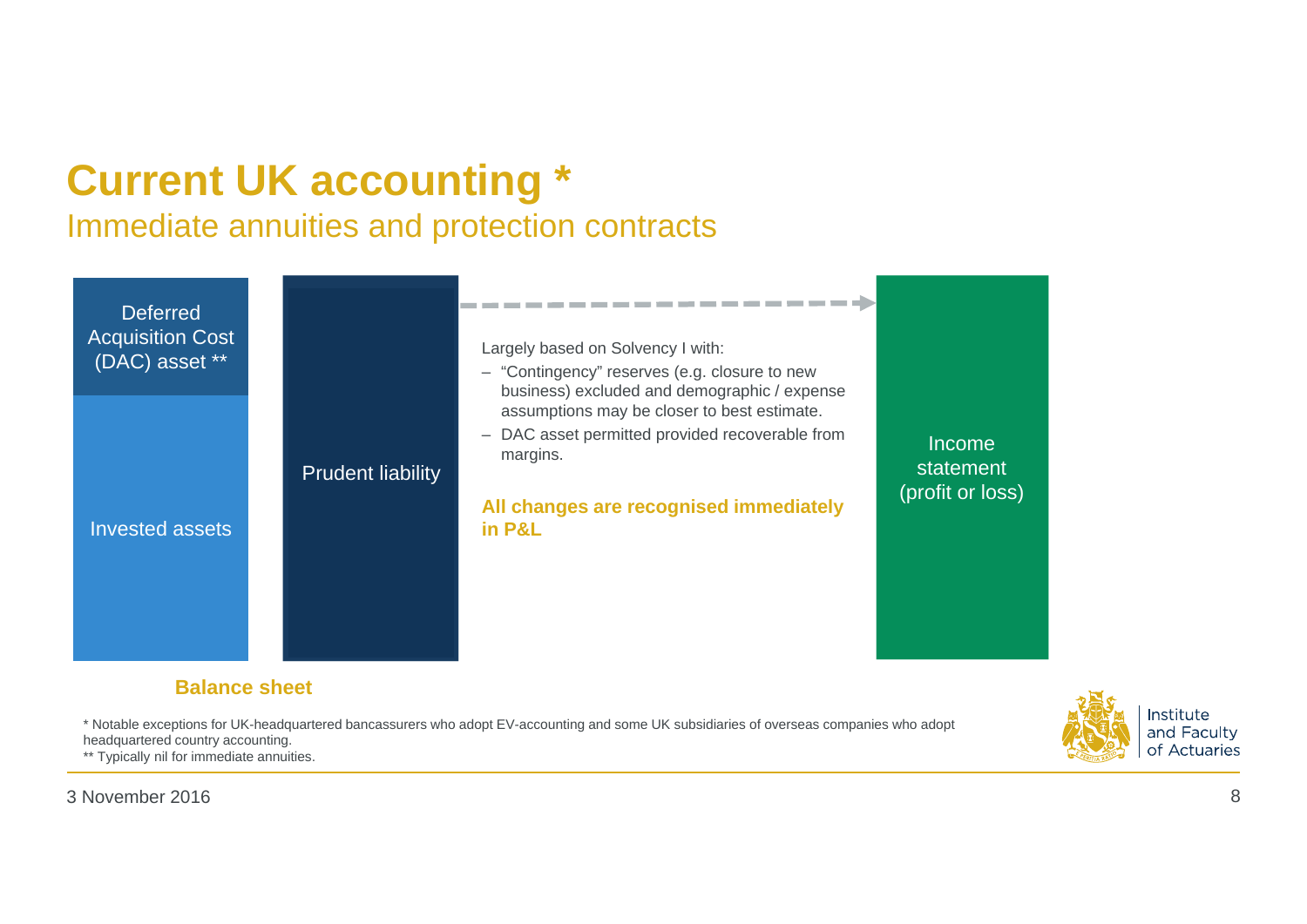# **Building block approach – Overview**

### Applicable to: Immediate annuities and protection contracts

|                                                                       | <b>Key features</b>                                                                                                                                                                                                                                                                                                          | <b>Comparison to Solvency II</b>                                                                                                                                                                                                                                         |
|-----------------------------------------------------------------------|------------------------------------------------------------------------------------------------------------------------------------------------------------------------------------------------------------------------------------------------------------------------------------------------------------------------------|--------------------------------------------------------------------------------------------------------------------------------------------------------------------------------------------------------------------------------------------------------------------------|
| <b>Contractual</b><br>service margin<br>(CSM)                         | • Deferral of day 1 profit, but day 1 losses recognised.<br>• Granular unit of account (tbc).<br>• Assessed using day 1 ("locked-in") rates.<br>Not a current measure of expected future profit.<br>$\bullet$                                                                                                                | • Not applicable (Solvency vs. Profit reporting)                                                                                                                                                                                                                         |
| <b>Risk</b><br>adjustment                                             | 'Compensation  for bearing the uncertainty inherent in the cash<br>$\bullet$<br>flows that arise as the insurer fulfils the insurance contracts.'<br>No limitation on method or prescribed level of diversification<br>Equivalent confidence level disclosure required.                                                      | • Greater flexibility in approach and calibration in IFRS.<br>• Different objectives (e.g. fulfilment vs. transfer value).<br>• Net of reinsurance in Solvency II (IFRS is gross)<br>• No transitional measure relief in IFRS.<br>• New splits will be required in IFRS. |
| <b>Best estimate</b><br>liability<br>(PV of fulfilment<br>cash flows) | Explicit, unbiased, probability-weighted estimate (expected<br>value) of future cash flows.<br>Certain acquisition expenses are a cash flow, so deferred (no<br>DAC)<br>Discount rate reflect the characteristics of the cash flows (timing,<br>$\bullet$<br>currency, liquidity). Top down or bottom up approach permitted. | Many components similar, however:<br>Certain different cash flows?<br>Potentially a different contract boundary?<br>Restrictions in MA vs. top down approach?<br>VA not applicable in IFRS.<br>$\bullet$<br>Would UFR in Solvency II be acceptable?<br>$\bullet$         |
| <b>Balance sheet liability</b>                                        |                                                                                                                                                                                                                                                                                                                              | Institute<br>and Faculty                                                                                                                                                                                                                                                 |

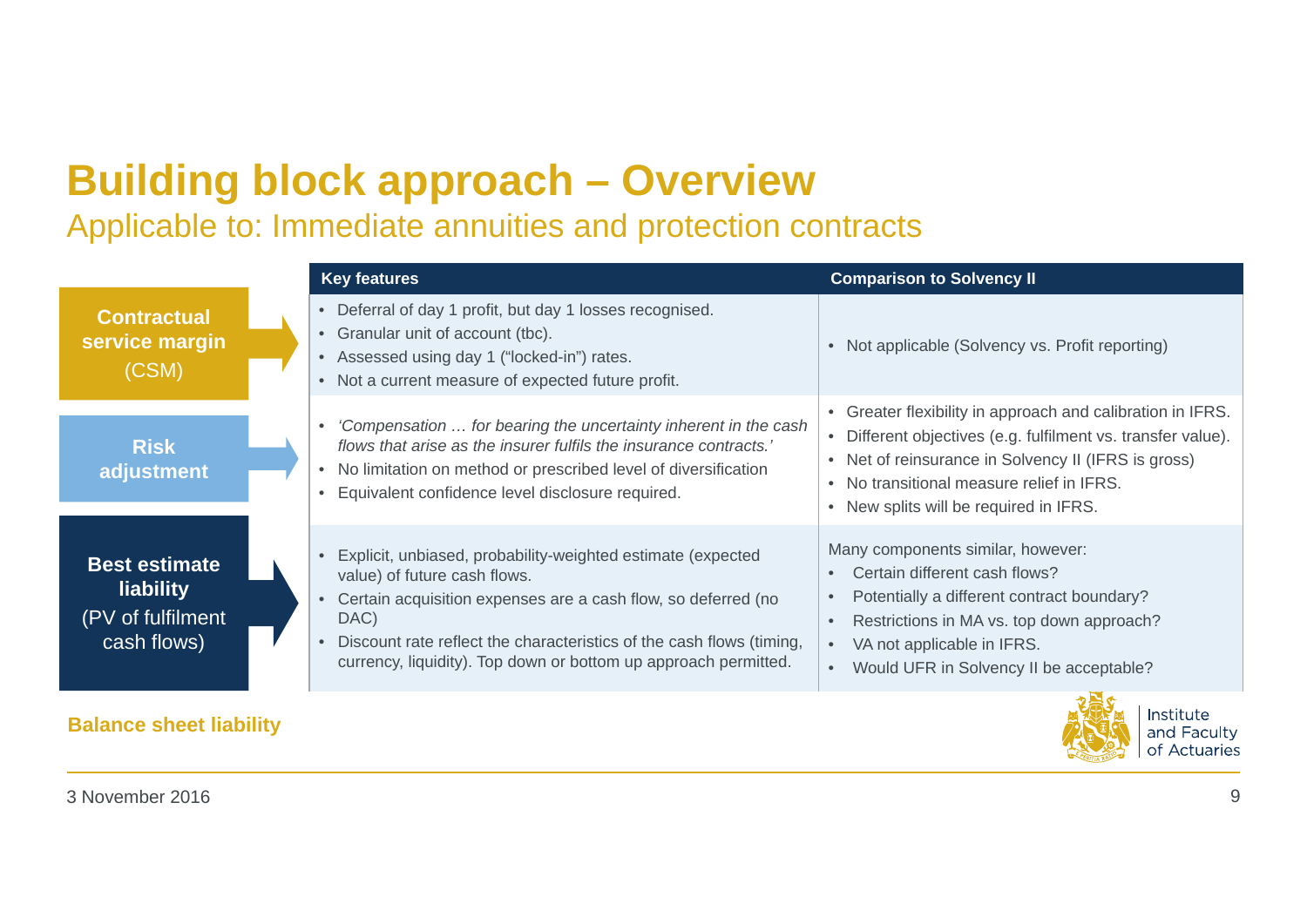# **Building block approach – Flows to profit**

Applicable to: Immediate annuities and protection contracts



• Option to present the impact of changes in the discount rate on BEL and Risk Adjustment in OCI (part of equity). Treatment of assets under IFRS 9 will be a key consideration in using this option.

> Institute and Faculty of Actuaries

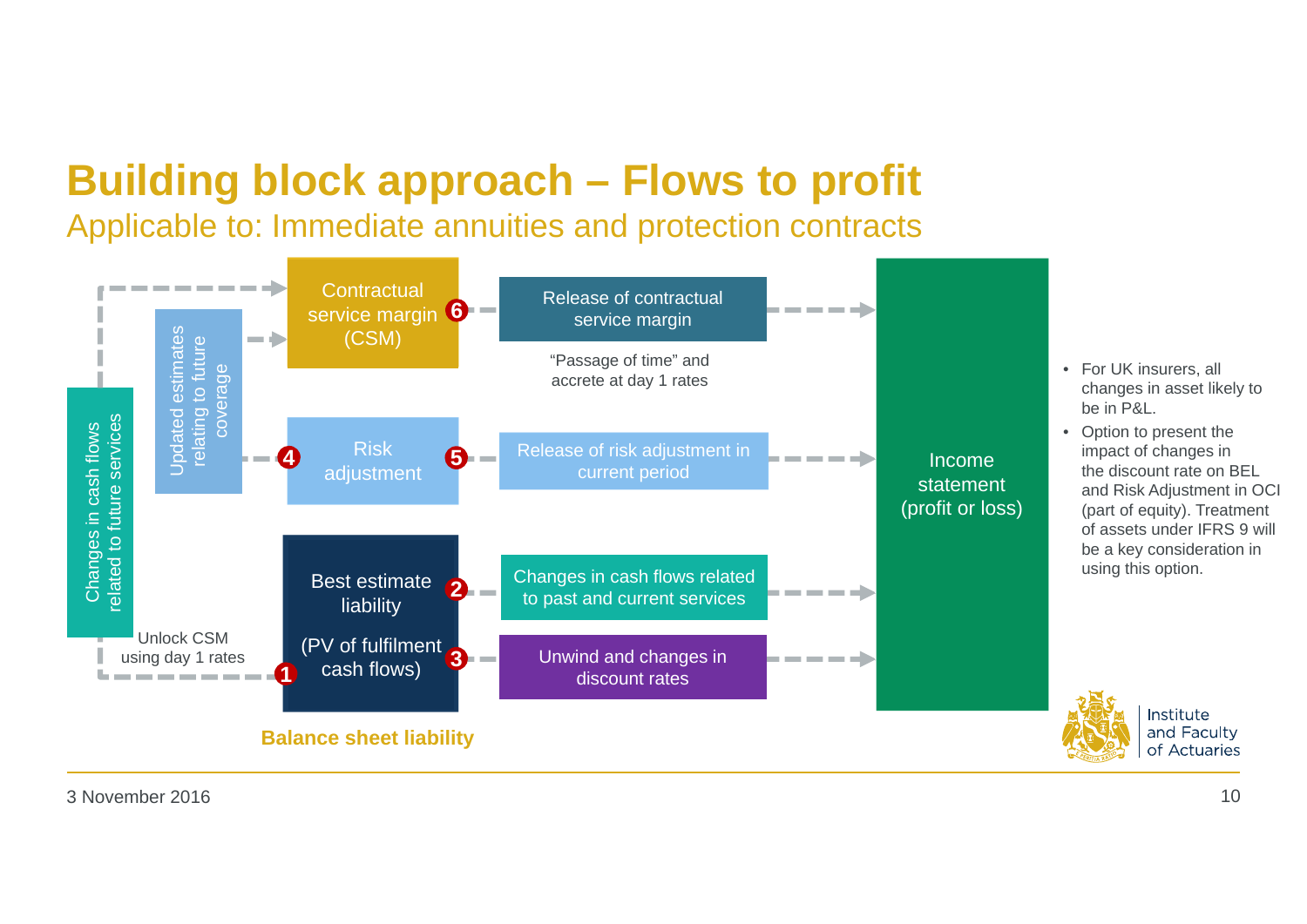# **Profit drivers and income statement presentation**

### All different to current accounting

#### **Profit drivers**

Release of day-1 profit (CSM amortisation)

Release from risk (risk adjustment)

Day-1 loss recognition

Investment margin (difference between investment return and interest expense, plus return on surplus assets)

Experience variances (tbc)

Certain indirect and corporate expenses

#### **Prescribed income statement presentation**

Revenue allocated to periods using an "earned premium" model1

Claims and expenses incurred1

| Total comprehensive income <sup>2</sup> |
|-----------------------------------------|
| Other comprehensive income (OCI)        |
| <b>Profit or loss</b>                   |
| Net interest and investment             |
| Interest expense                        |
| Investment income                       |
| Underwriting result                     |
|                                         |

<sup>1</sup> 'Deposit' elements excluded from revenue and claims.

Experience variances implicitly reflected within revenue and claims and expenses thus they are not shown separately Fee income (for unbundled products or investment products) would also be expected to be presented in the P&L

 $2$  Operating profit – likely to still exist in the UK and will be determined by insurers themselves

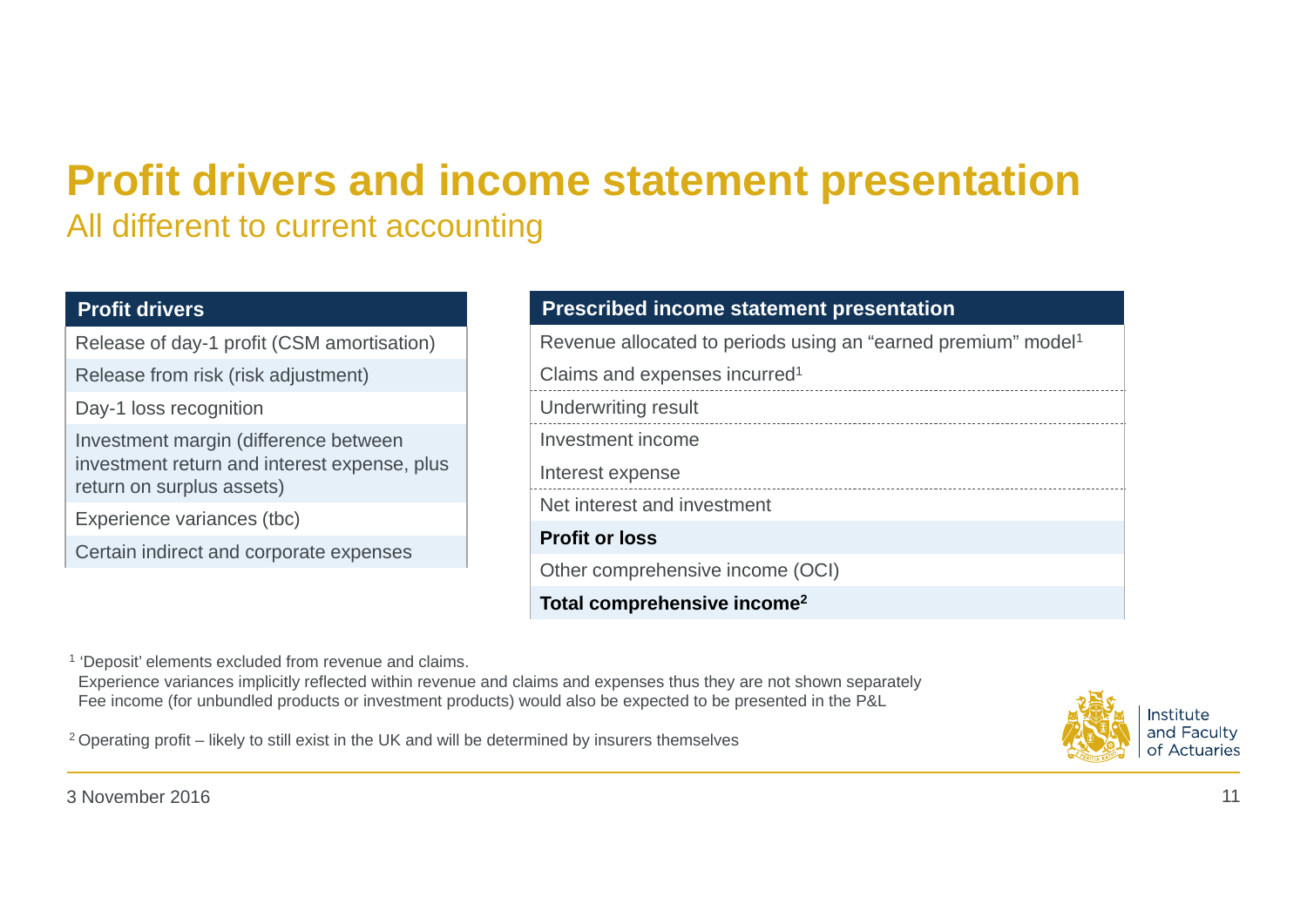# **Variable fee approach**

### Applicable to: With-profit and unit linked contracts

Similar principles to the Building Block Approach with certain revisions, including:

| <b>Topic</b>             | <b>Building block approach</b>                                                                                                  | Variable fee approach                                                                                                                |
|--------------------------|---------------------------------------------------------------------------------------------------------------------------------|--------------------------------------------------------------------------------------------------------------------------------------|
| Changes in amounts       | • Not directly relevant, but would be                                                                                           | • Posted to CSM (e.g. change in unit linked AMCs                                                                                     |
| supporting insurer's     | recognised in P&L (for most UK                                                                                                  | and shareholders' share of future with profit                                                                                        |
| share ('variable fee')   | insurers)                                                                                                                       | transfers) and recognised over contract lifetime.                                                                                    |
| Changes in (certain)     | • Recognise in CSM or P&L / OCI                                                                                                 | • Posted to CSM, but permitted to present in P&L                                                                                     |
| cash flows due to        | (depending on option for changes in                                                                                             | where there is risk mitigation to avoid an                                                                                           |
| market variables*        | discount rate)                                                                                                                  | accounting mismatch(e.g. derivatives to P&L).                                                                                        |
| Release of CSM to<br>P&L | • 'Straight-line' (i.e. passage of time<br>reflect the contracts remaining in force)<br>• Inception rates to unlock and accrete | • 'Straight-line', potential uncertainty over application<br>(e.g. open with-profit funds)?<br>• Current rates to unlock and accrete |

\* Expected to be a 'market consistent' assessment of options & guarantees

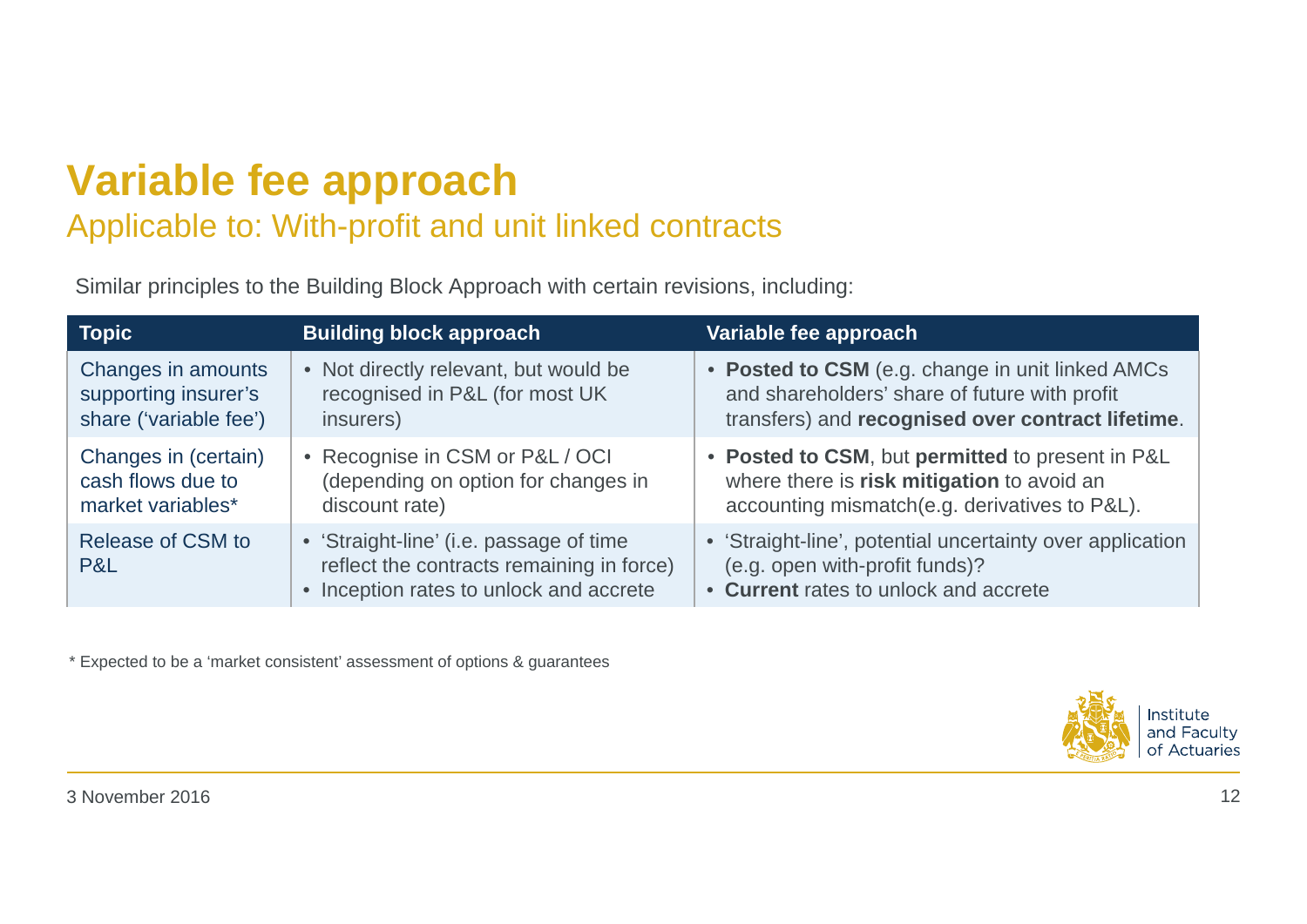# **Transition**

### Assessing the 'day 1' CSM on existing business



#### **Observations**

- •'Practicability' condition for the boundary between methods.
- •Risk of unintended consequences from 'simplifications'.
- • Likelihood of data at required level of granularity for full retrospective or simplified? Will the approaches be possible?
- •Fair value vs. Fulfilment value.
- • Market experience of fair value assessments from acquisition accounting (wide practice).
- • Overall impact of transition on future profitability of existing business and recycling of 'old' or loss of 'new' profits.
- • Potential for two transitions where past acquisitions (e.g. group vs. local accounts).

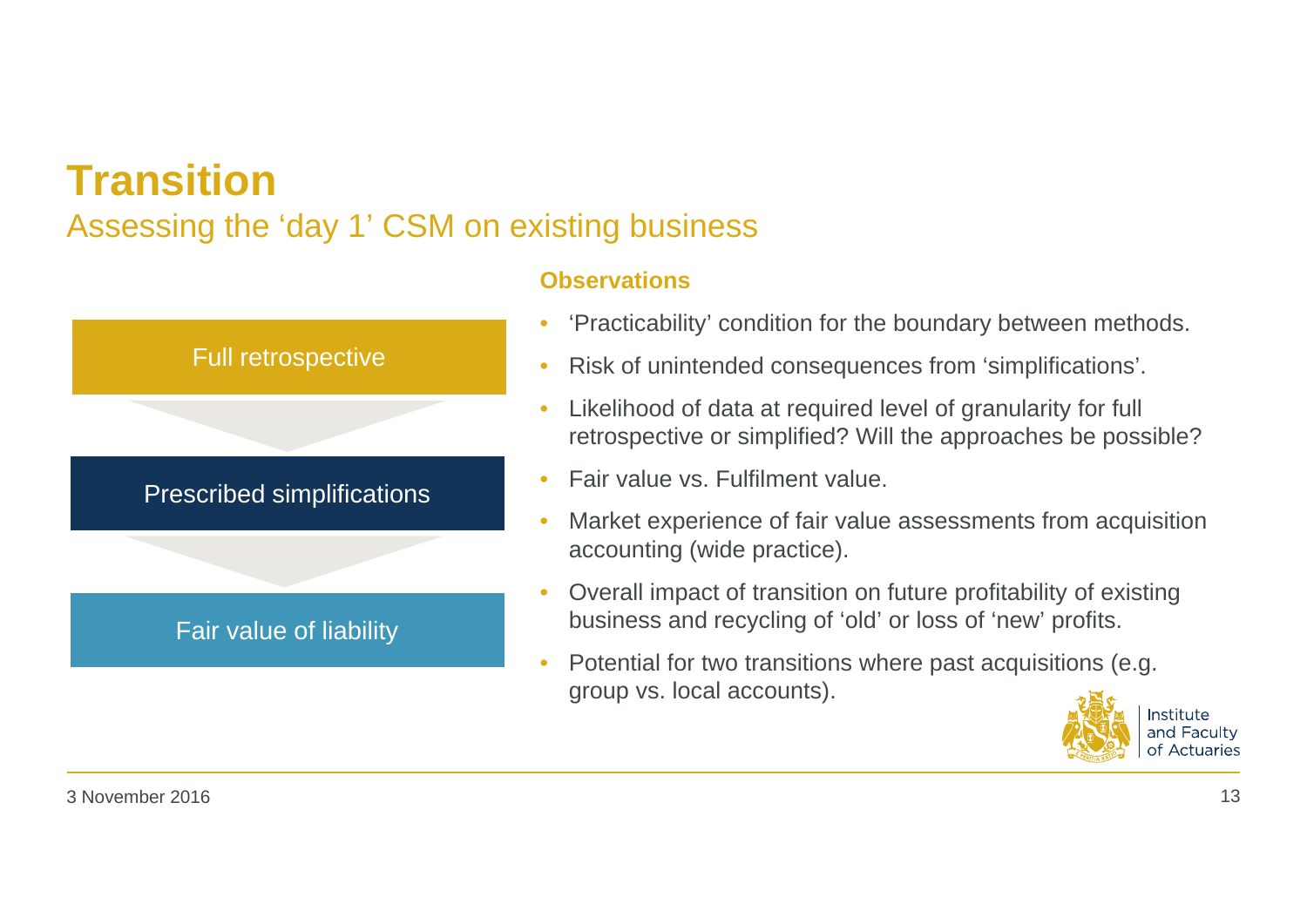

Institute and Faculty of Actuaries

# **Practical examples and operational considerations from IFRS 17**

What are the implications?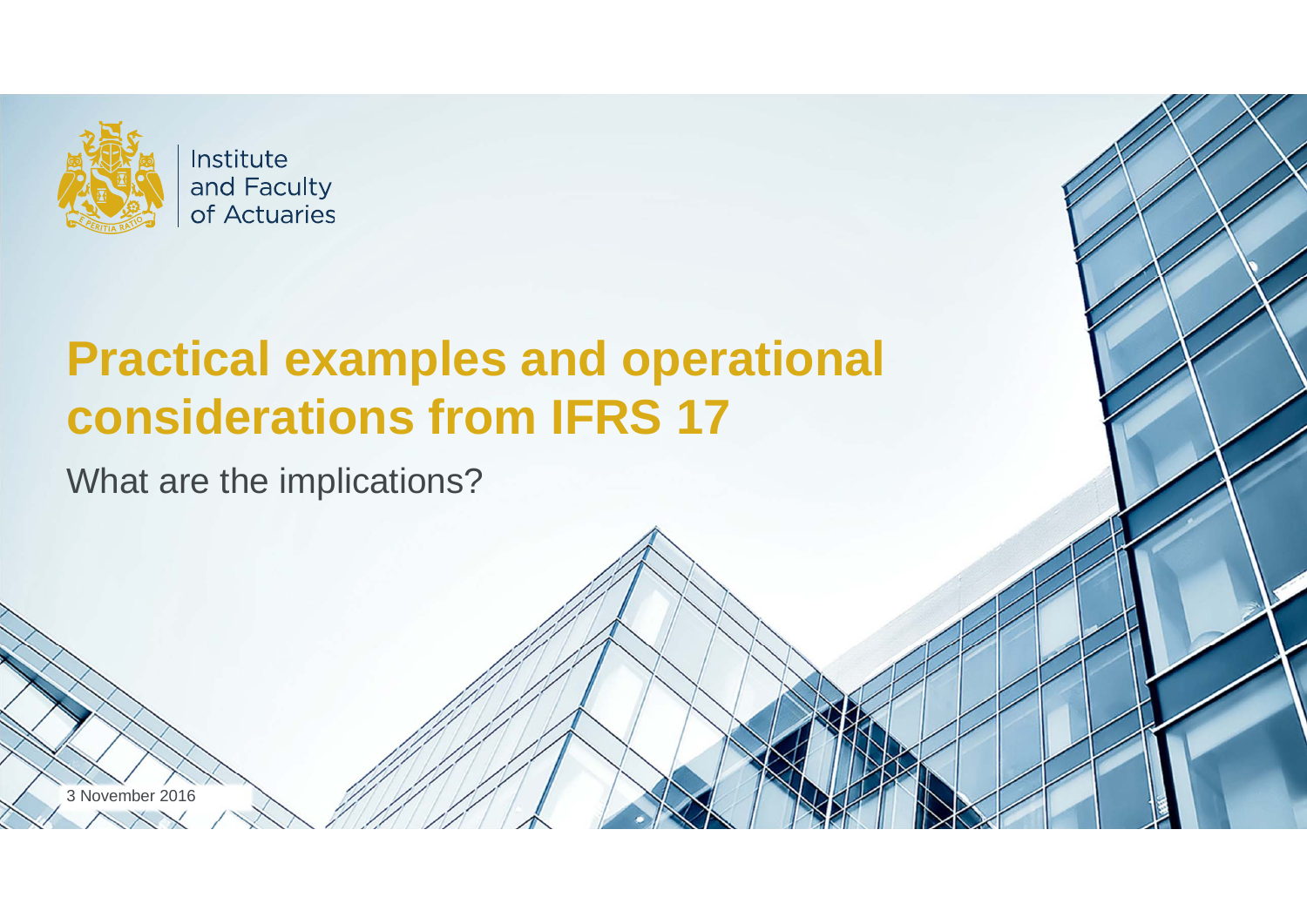## **Example 1 – Portfolio of immediate annuities** Impact of the CSM

#### **Base case** (100) - 100 200 300 400 500 600 7000 1 2 3 4 5 6 7 8 9 10 11 12 13 14 15 16 17 18 19 20**£k Policy Year**  $-IFRS<sub>4</sub>$  $-$ IFRS 17

#### **Instantaneous stress in mortality rates (increase by 10%) at the end of year 3.**



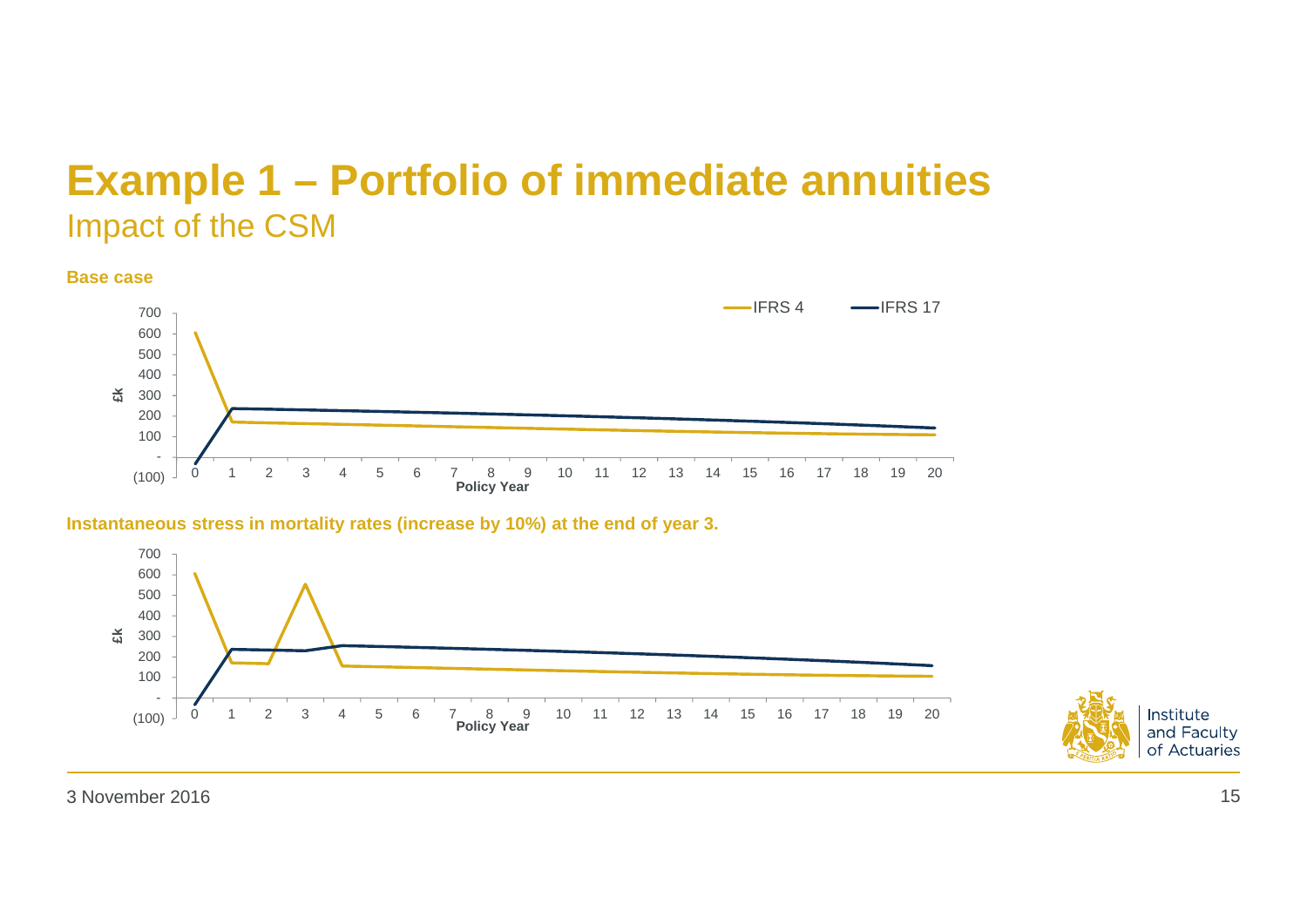# **Example 2 – Protection contracts**

### Interaction between best estimate liabilities and CSM (illustrative figures)

#### **Specification**

- • Portfolio of regular premium term assurances (single unit of account).
- •**Expected to be profitable** at outset.
- •Ignore the risk adjustment.
- • All changes in discount rates taken to P&L

#### **Potential solutions**

- • Mismatch in P&L can be resolved through posting impact to OCI, but mismatch in equity will remain.
- • Can the CSM be considered as a series of cash flows that are remeasured each periods (rather than a deferred balance)?

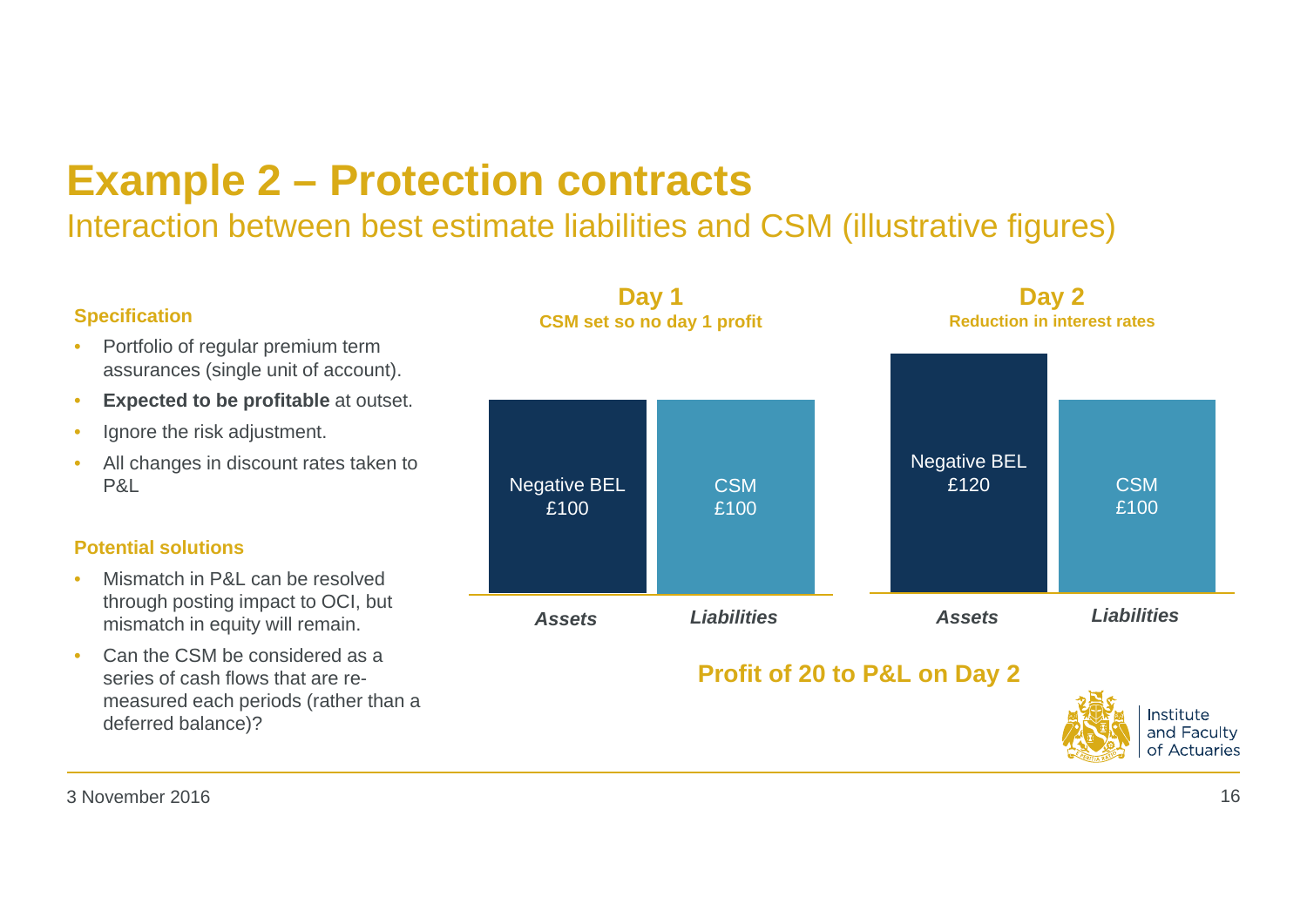

3 November 2016

 $6 \pm 1$  For a closed with-profit fund the policyholders' 90% share of excess surplus is in the policyholder liabilities rather than UDS (or FFA)  $17$ (2) Where applicable, some insurers adopt a best estimate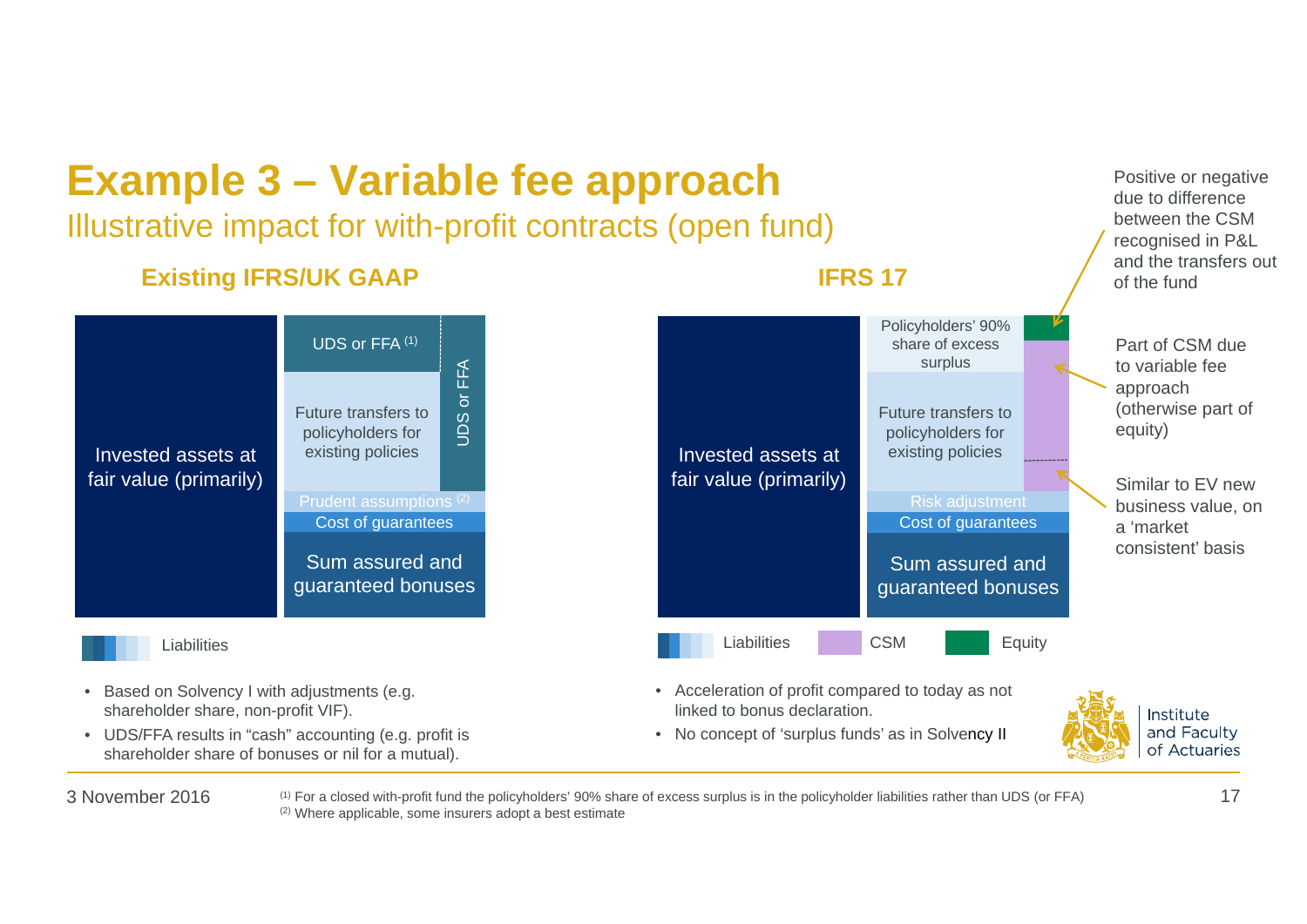# **IASB Targeted Testing – September 2016**

- •IASB requested an assessment of the impact of the draft standard for clarity, interpretation and "operationality".
- •Assessment was restricted to 6 topics and did not consider other aspects of the draft standard.
- • Process did not address whether, when taken as a whole, the proposals would lead to a true and fair view of financial position and performance and would have benefits that exceed the cost of implementation.

| Topic                                                                                           | <b>Summary</b>                                                                                                                                                                                                 | <b>Preparer findings</b>                                                                                                                                                     |
|-------------------------------------------------------------------------------------------------|----------------------------------------------------------------------------------------------------------------------------------------------------------------------------------------------------------------|------------------------------------------------------------------------------------------------------------------------------------------------------------------------------|
| 1. Aggregation of<br>contracts (for<br>onerous contracts &<br>CSM release to<br><b>P&amp;L)</b> | • Contracts are grouped where:<br>Future cash flows are expected to respond<br>$\bullet$<br>similarly in terms of amount and timing of<br>changes in key assumptions.<br>Similar profitability (CSM/premiums). | Drafting not clear, especially in relation to mutualisation for participating<br>funds.<br>Excessively low level of grouping required.                                       |
| 2. Scope of the<br>variable fee                                                                 | • As set out earlier.                                                                                                                                                                                          | Would UK unit linked contracts with fixed death benefits be in scope?<br>Interpretation of "substantial".<br>Contracts with constructive rather than contractual obligation. |

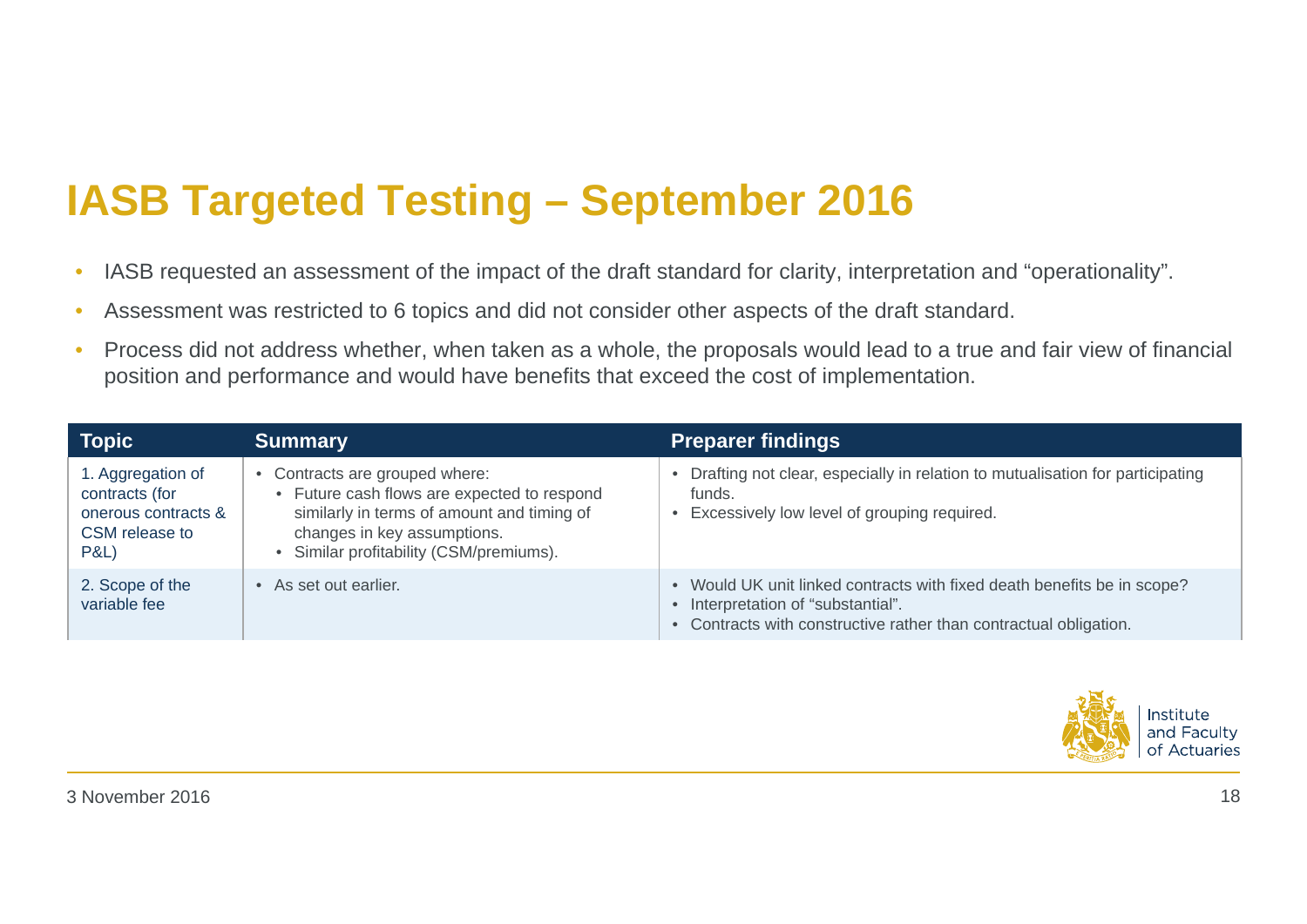# **IASB Targeted Testing – September 2016 (continued)**

| <b>Topic</b>                                           | <b>Summary</b>                                                                                                                                                                    | <b>Preparer findings</b>                                                                                                                                                                                                                                                                                                                                                                                                                          |
|--------------------------------------------------------|-----------------------------------------------------------------------------------------------------------------------------------------------------------------------------------|---------------------------------------------------------------------------------------------------------------------------------------------------------------------------------------------------------------------------------------------------------------------------------------------------------------------------------------------------------------------------------------------------------------------------------------------------|
| 3. Derivatives to<br>mitigate financial<br>market risk | • Option to post certain changes in the variable fee<br>to P&L rather than CSM (where risk mitigation /<br>hedging conditions are met).                                           | • Limited scope of application – the following would be excluded:<br>• Hedging of AMCs / with profit shareholder share for equity risk<br>• Risk mitigation outside of VFA<br>• Macroeconomic management of economic risks<br>Prospective only basis (from point of transition).<br>Residual accounting mismatch even for those arrangements that are<br>within scope (fair value vs. fulfilment value).                                          |
| 4. OCI methods                                         | • Various accounting policy choices to allocate<br>finance income and expense in P&L or OCI                                                                                       | • Limited applicability to UK insurers with P&L assets.<br>• Complex proposals.                                                                                                                                                                                                                                                                                                                                                                   |
| 5. Recognition of<br>changes in<br>estimates           | Changes in cash flows related to future/other<br>service recognised in CSM based on day 1 rates.<br>• Actual vs expected experience variance in period<br>could be in P&L or CSM. | • Uncertainty over how to interpret what constitutes "discretion" for<br>contracts outside the VFA (drives allocation between P&L/OCI/CSM).<br>Does this provide meaningful information?                                                                                                                                                                                                                                                          |
| 6. Transition                                          | • As set out earlier                                                                                                                                                              | Data gaps are likely to make the fully retrospective option, and<br>$\bullet$<br>possibly the simplified approach, not possible to apply. Simplifications<br>to both options are needed?<br>Interpretation of the fair value approach?<br>$\bullet$<br>• Level of granularity for transition CSM and release to P&L thereon.<br>• Impact of the restriction from adding new contracts to a transition<br>culty<br>portfolio (e.g. participating). |
|                                                        |                                                                                                                                                                                   | or Actuaries<br><b>CONTROL</b>                                                                                                                                                                                                                                                                                                                                                                                                                    |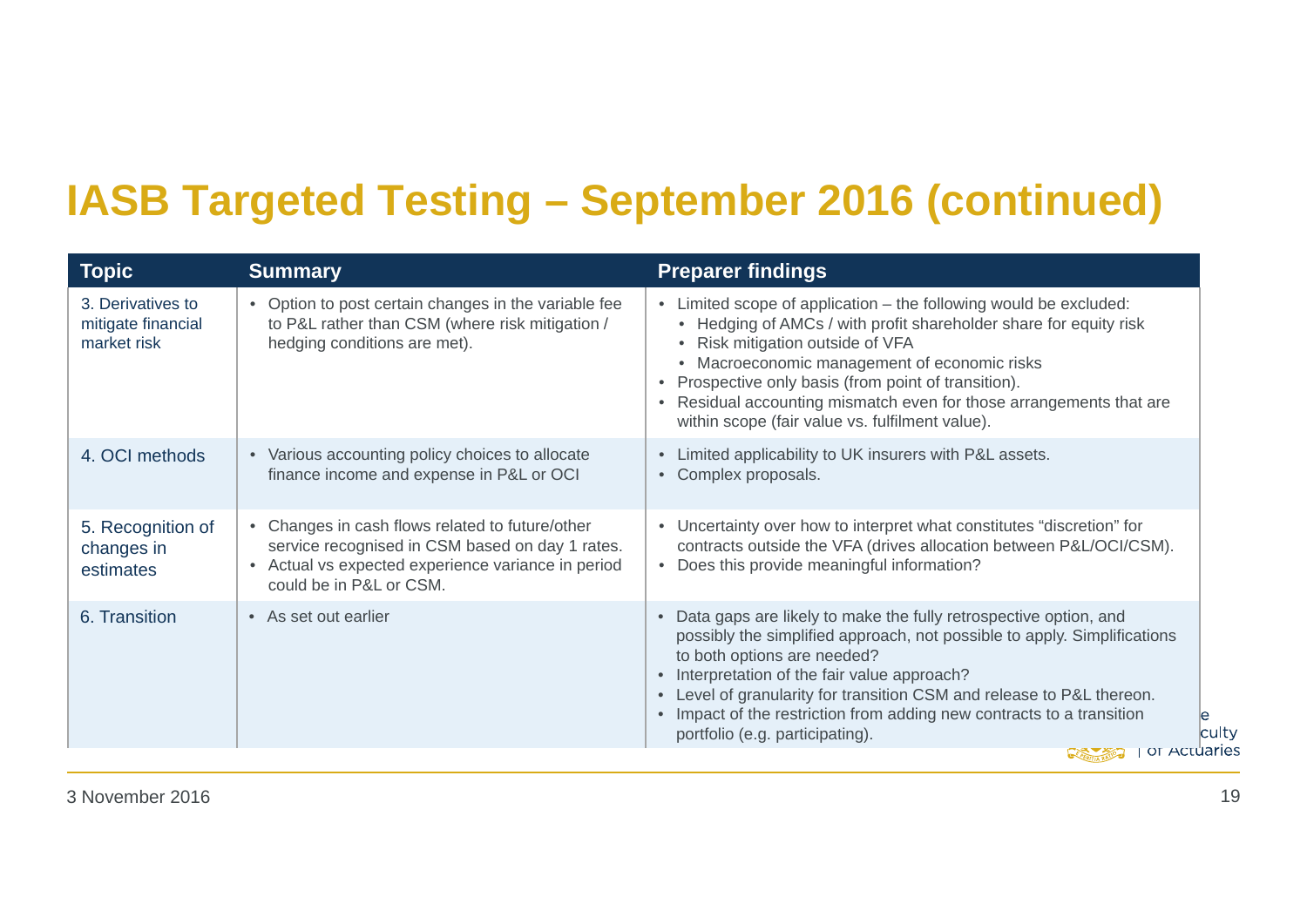# **Recall: Solvency II vs. IFRS contract liabilities**

- • For insurance (including with-profits), many of the building blocks are expected to be similar, however, there are likely to be a number of differences:
	- − Best estimate liabilities –
		- −Different cash flows (e.g. certain expense/tax cash flows, inclusion of acquisition expenses)?
		- Different contract boundary?
	- − Discount rate – Restrictions in Solvency II matching adjustment versus IFRS top down approach? Applicability of the Solvency II volatility adjustment in IFRS?
	- − Risk adjustment
		- −Calibration differences due to different philosophy? (e.g. fulfilment versus transfer value)
		- No transitional measure relief in IFRS
	- − CSM Not relevant in Solvency II and new modelling systems will be required for IFRS
- • Non-participating investment contracts (e.g. unit linked savings) will be different to Solvency II (due to deferral / matching in IFRS).

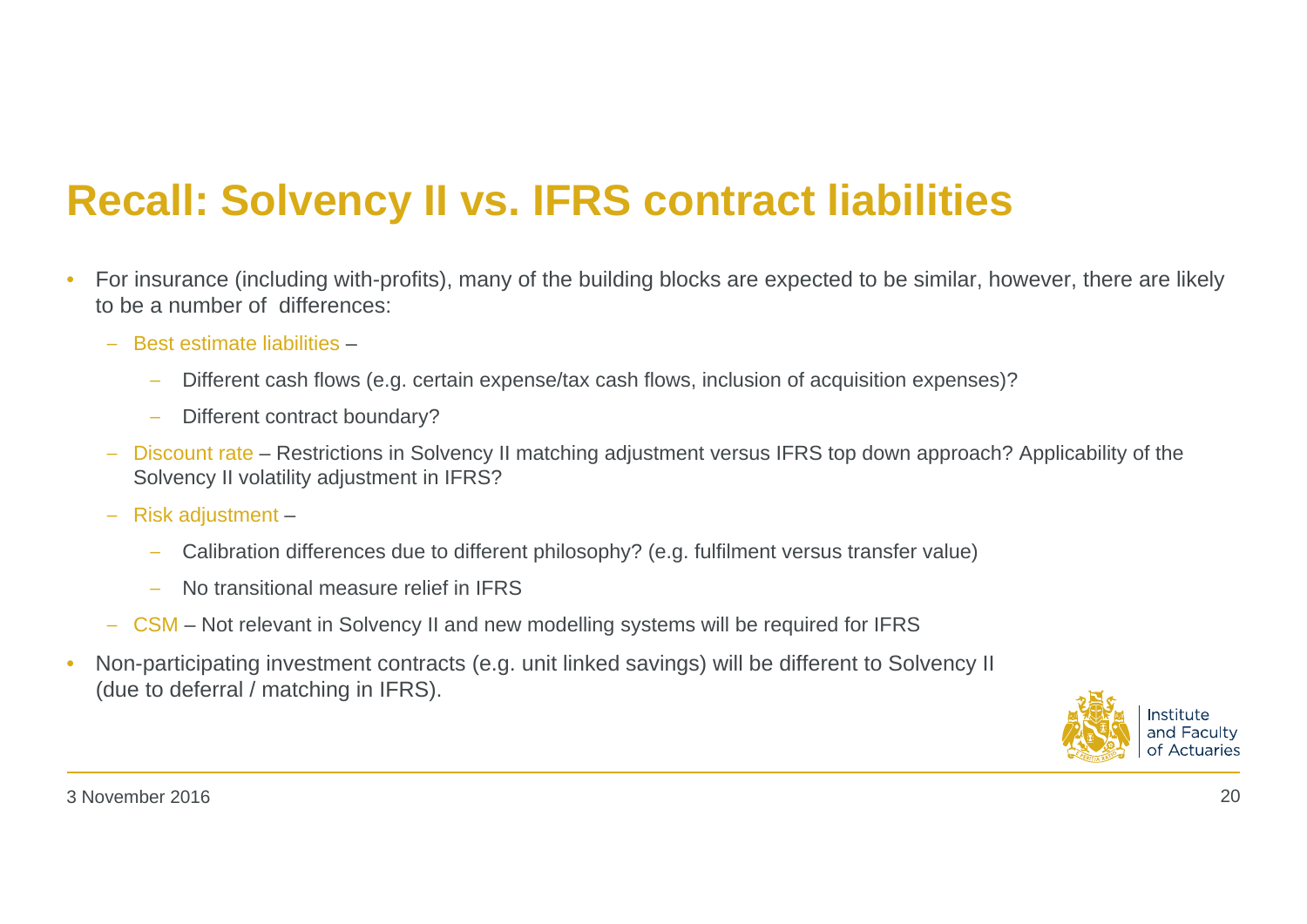**Potential key impact on operating model:** High Medium Low No Impact

## **Operational considerations**

#### **Best Estimate Liabilities**

#### Process Apps/Data Infrastructure

- Functionality exists in Solvency II models?
- New inputs/splits to be sourced.
- Enhance model infrastructure due to extra model runs required? (e.g. from unit of account and P&L/CSM/OCI split)
- More detailed granular output.

**Transition**

• May need to accelerate timeline from Solvency II?

| <b>Risk Adjustment</b> |                  |                |
|------------------------|------------------|----------------|
| <b>Process</b>         | <b>Apps/Data</b> | Infrastructure |

- Potential flexibility in requirements to leverage Solvency II processes and systems.
- New splits required (e.g. level of granularity/revenue). All produced within financial reporting timeframe.
- Is it a material risk driver of the overall result? Simplifications may be possible.

• Aggregated accounts are to be redefined to meet disclosure

across aggregated reporting

• New data splits/outputs will be required from actuarial models (e.g. revenue, movement analyses etc.)

**Disclosures**

systems.

| <b>CSM</b>     |           |                             |  |
|----------------|-----------|-----------------------------|--|
| <b>Process</b> | Apps/Data | Unfrastructure <sup>1</sup> |  |

- New processes, data and applications and systems are required.
- Level of granularity of calculation could drive significant data storage needs and overall solution complexity – may need to consider an actuarial data and results repository solution.

# **Process Apps/Data** Infrastructure

- One-off exercise where significant additional historic data likely to be required for material blocks of business.
- Level of granularity and financial outcome likely to determine extent of data mining exercise.
- Opportunity to retain data now in preparation?
- Consider comparative periods.

#### **Process Apps/Data** Infrastructure **Other impacts**

- requirements which will drive re-work **Process** Apps/Data Infrastructure • No anticipated impact on policy administration systems, however, the unit of account assumption drives the
	- granularity and quantity of data required, which will likely lead to solutions such as cohort flagging being implemented.
	- Revisions to general ledger and chart of accounts may be required.

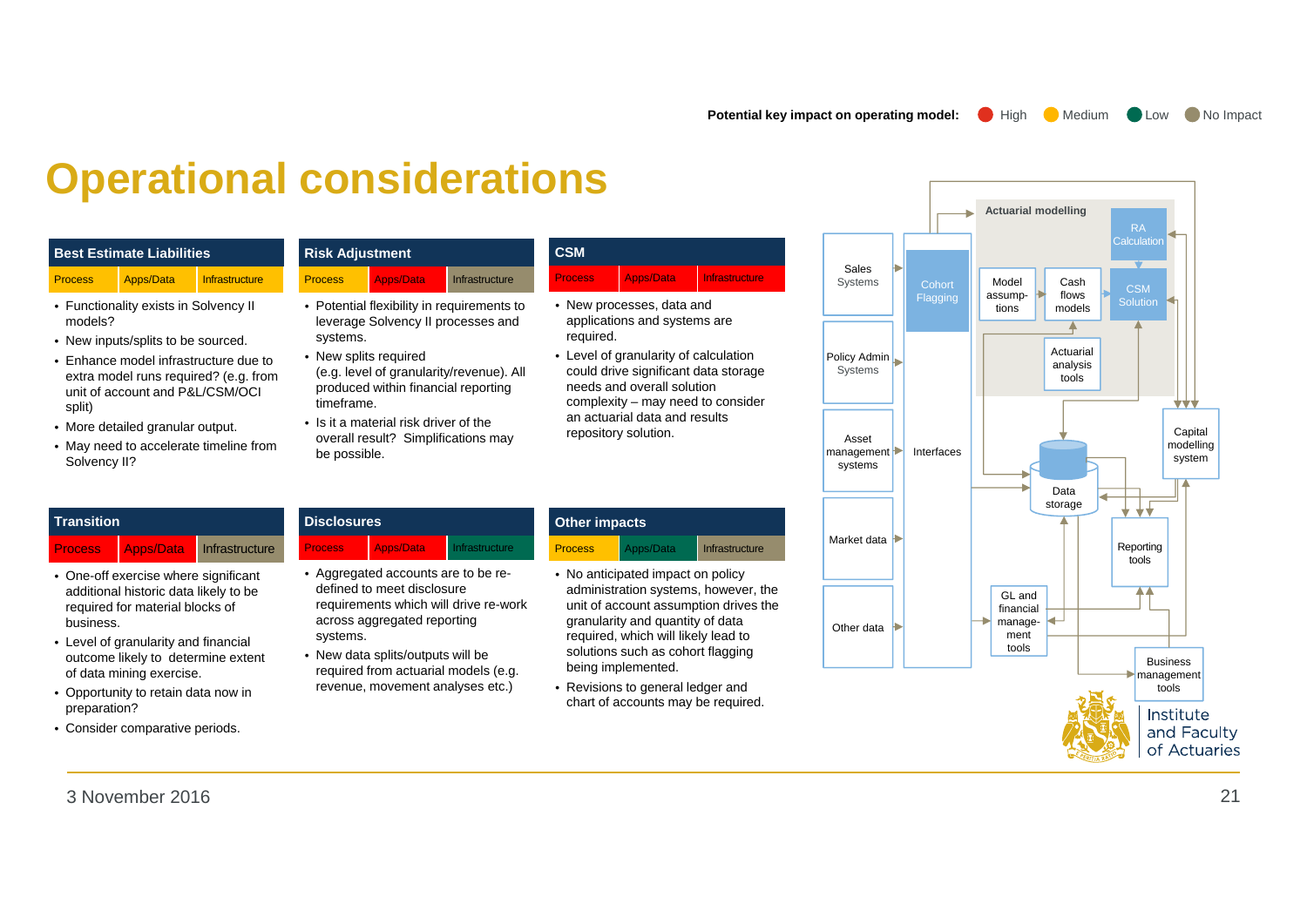

# **An Analyst's Perspective on IFRS Phase 2**

## **Tony Silverman Senior Financial Analyst, A.M. Best Europe – Rating Services Ltd**

**Institute and Faculty of Actuaries, Life Conference, November 2016, Edinburgh 22**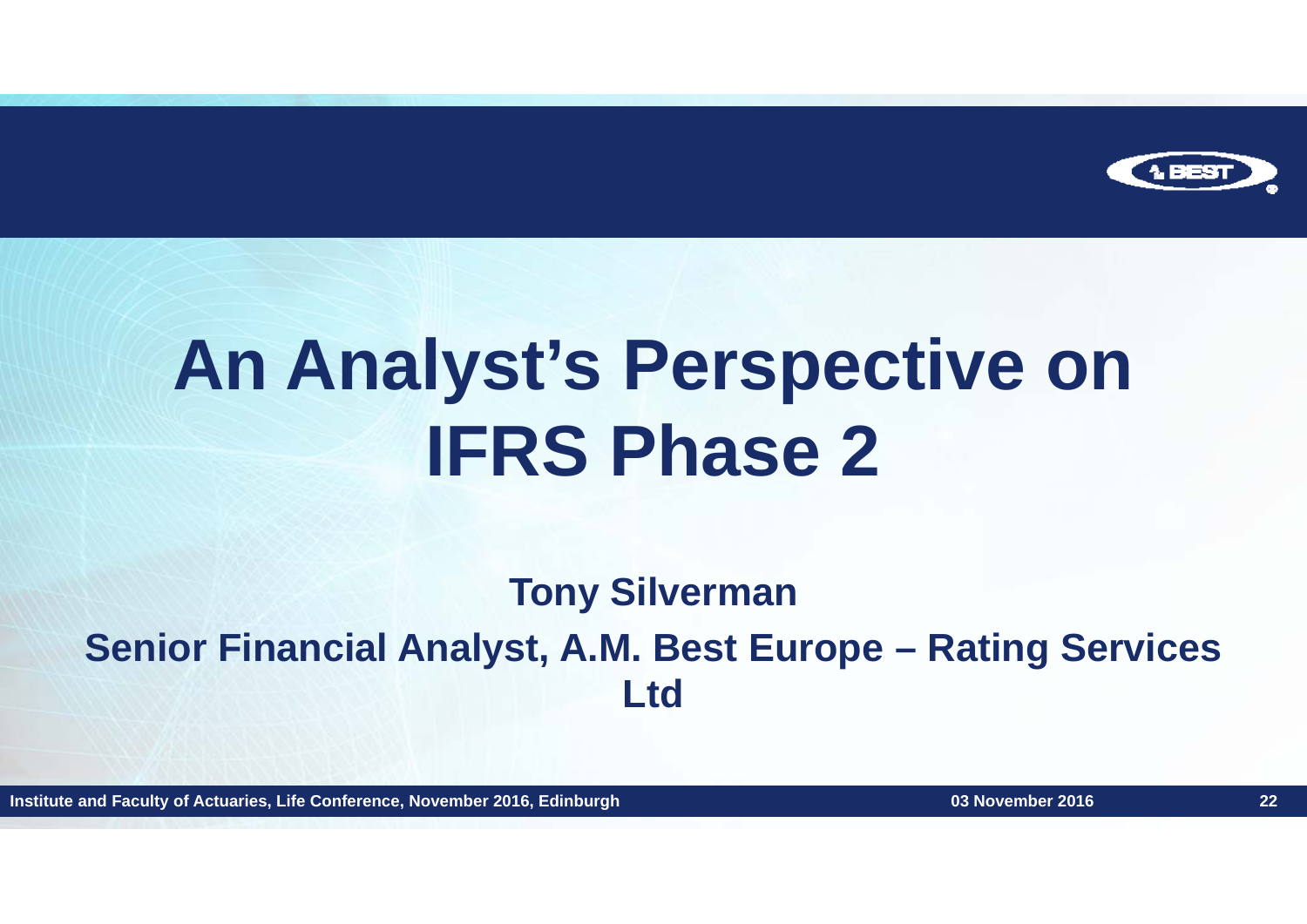# Disclaimer



© AM Best Company (AMB) and/or its licensors and affiliates. All rights reserved. ALL INFORMATION CONTAINED HEREIN IS PROTECTED BY COPYRIGHT LAW AND NONE OF SUCH INFORMATION MAY BE COPIED OR OTHERWISE REPRODUCED, REPACKAGED, FURTHER TRANSMITTED, TRANSFERRED, DISSEMINATED, REDISTRIBUTED OR RESOLD, OR STORED FOR SUBSEQUENT USE FOR ANY SUCH PURPOSE, IN WHOLE OR IN PART, IN ANY FORM OR MANNER OR BY ANY MEANS WHATSOEVER, BY ANY PERSON WITHOUT AMB's PRIOR WRITTEN CONSENT. All information contained herein is obtained by AMB from sources believed by it to be accurate and reliable. Because of the possibility of human or mechanical error as well as other factors, however, all information contained herein is provided "AS IS" without warranty of any kind. Under no circumstances shall AMB have any liability to any person or entity for (a) any loss or damage in whole or in part caused by, resulting from, or relating to, any error (negligent or otherwise) or other circumstance or contingency within or outside the control of AMB or any of its directors, officers, employees or agents in connection with the procurement, collection, compilation, analysis, interpretation, communication, publication or delivery of any such information, or (b) any direct, indirect, special, consequential, compensatory or incidental damages whatsoever (including without limitation, lost profits), even if AMB is advised in advance of the possibility of such damages, resulting from the use of or inability to use, any such information. The credit ratings, financial reporting analysis, projections, and other observations, if any, constituting part of the information contained herein are, and must be construed solely as, statements of opinion and not statements of fact or recommendations to purchase, sell or hold any securities, insurance policies, contracts or any other financial obligations, nor does it address the suitability of any particular financial obligation for a specific purpose or purchaser. Credit risk is the risk that an entity may not meet its contractual, financial obligations as they come due. Credit ratings do not address any other risk, including but not limited to, liquidity risk, market value risk or price volatility of rated securities. NO WARRANTY, EXPRESS OR IMPLIED, AS TO THE ACCURACY, TIMELINESS, COMPLETENESS, MERCHANTABILITY OR FITNESS FOR ANY PARTICULAR PURPOSE OF ANY SUCH RATING OR OTHER OPINION OR INFORMATION IS GIVEN OR MADE BY AMB IN ANY FORM OR MANNER WHATSOEVER. Each credit rating or other opinion must be weighed solely as one factor in any investment or purchasing decision made by or on behalf of any user of the information contained herein, and each such user must accordingly make its own study and evaluation of each security or other financial obligation and of each issuer and guarantor of, and each provider of credit support for, each security or other financial obligation that it may consider purchasing, holding or selling.

US Securities Laws explicitly prohibit the issuance or maintenance of <sup>a</sup> credit rating where <sup>a</sup> person involved in the sales or marketing of <sup>a</sup> product or service of the CRA also participates in determining or monitoring the credit rating, or developing or approving procedures or methodologies used for determining the credit rating.

--------------------

#### No part of this presentation amounts to sales / marketing activity and A.M. Best's Rating Division employees are prohibited from participating in commercial **discussions.**

Any queries of <sup>a</sup> commercial nature should be directed to A.M. Best's Market Development function.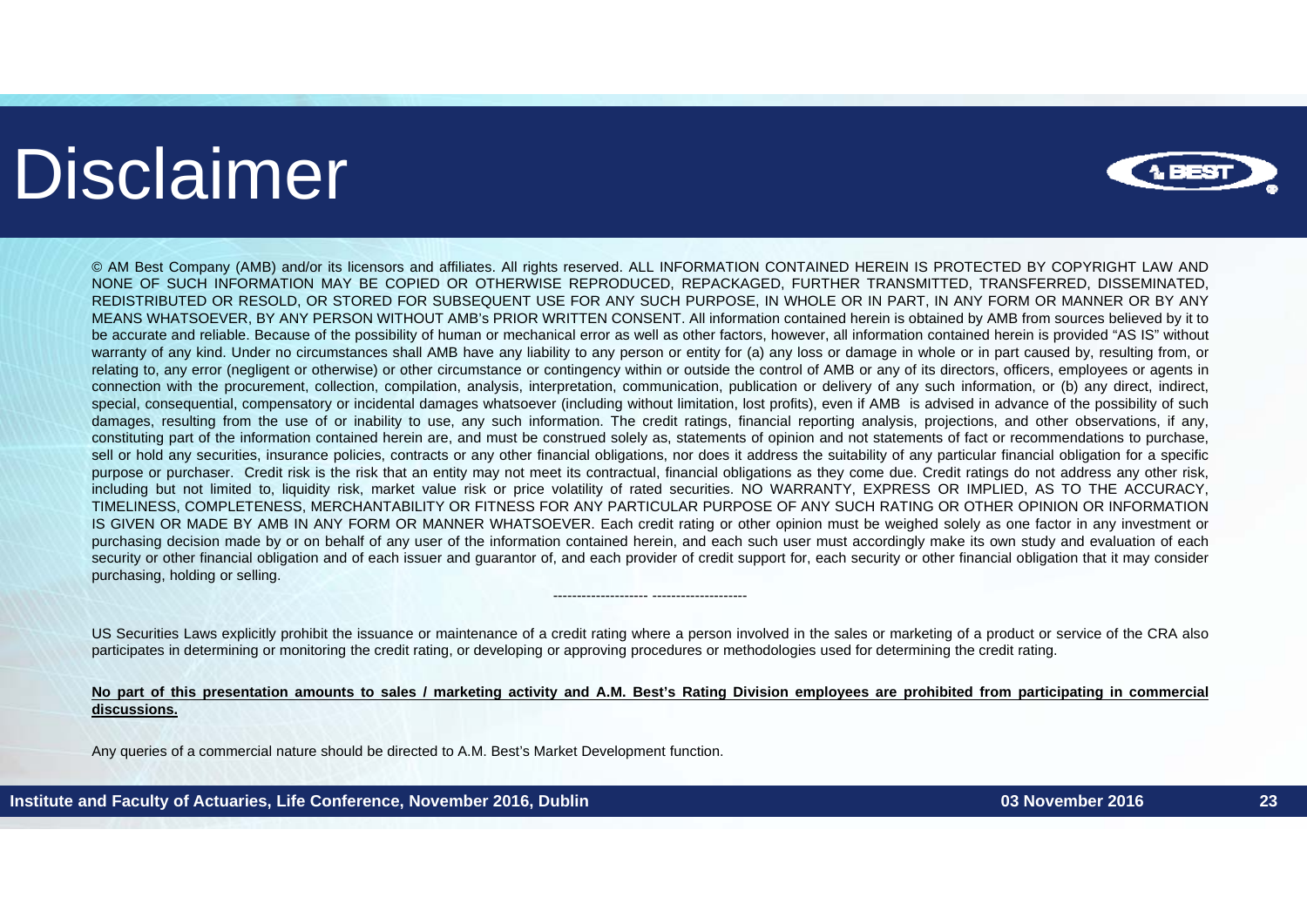# Balance Sheet, which one?



- • Solvency II (SII) now plays significant role in external reporting – will evolve
- • SII discount rate produces reasonable results only alongside 'fixes' including VA, MA, DVA, UFR, transitionals, definition of fundamental spread. IFRS any better?
- • 'Cash and capital' generation
	- o Can include capital in unit-linked - not normally cash, and may not be capital under IFRS phase 2
- •SII risk margin has become contentious

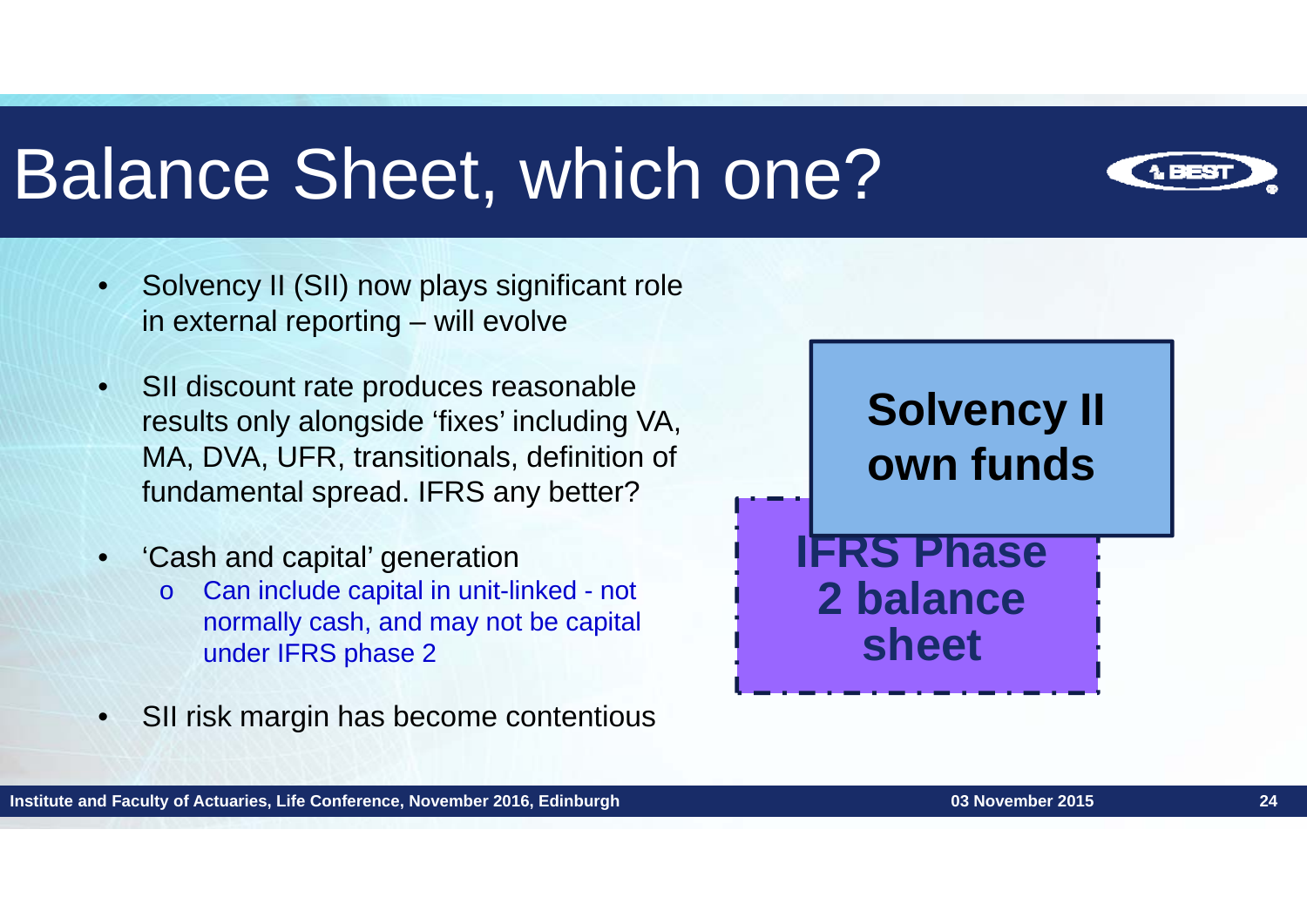# Balance Sheet, IFRS

- • More flexibility on discount rate, likely closer to expected return
- • Reserves more clearly represent expected cost, add risk adjustment for a market value
- • Market value/amortised cost choices for liabilities should be well flagged
- • Loss of link to regulatory reporting. But was unclear and complex.
- • IFRS phase 2 includes profit/performance measure

Introduction of IFRS phase 2 would likely act to diminish the role of SII



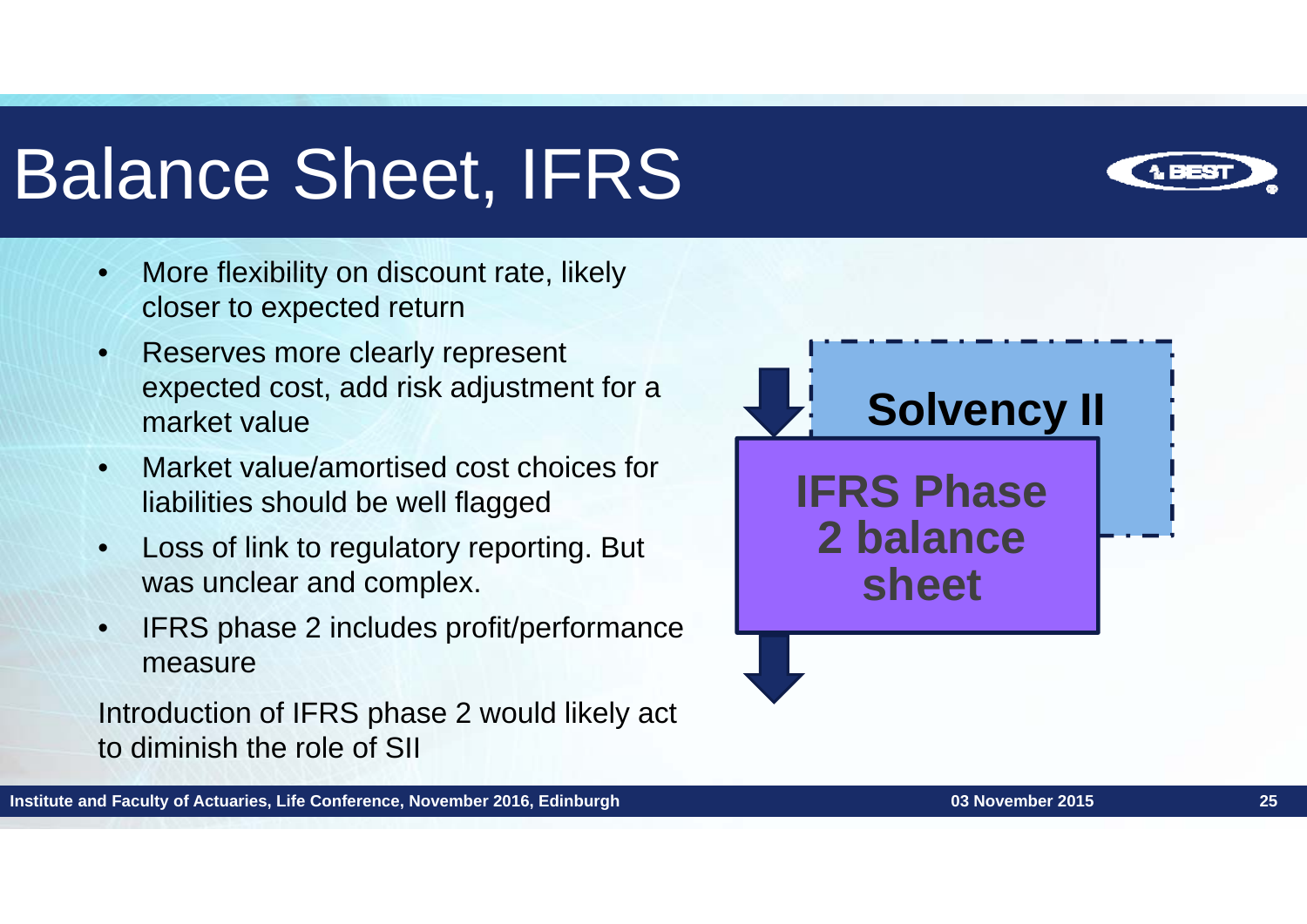# Profit, a new measure



- •Solvency II has movements only.
- •Profit  $\neq$  cash IS like other industries
- • CSM, 'ons' and offs' likely to be a focus, may extend to risk margin
- • Investment 'variances' go to CSM for participating and insured U-L only. Investment contracts separate.
- • Narrow unit of account unattractive as CSM then becomes 'only the good news'
- • CSM can help reinstate profit as significant metric. Amortisation of CSM (and risk adjustment) looks like an 'underlying' measure.

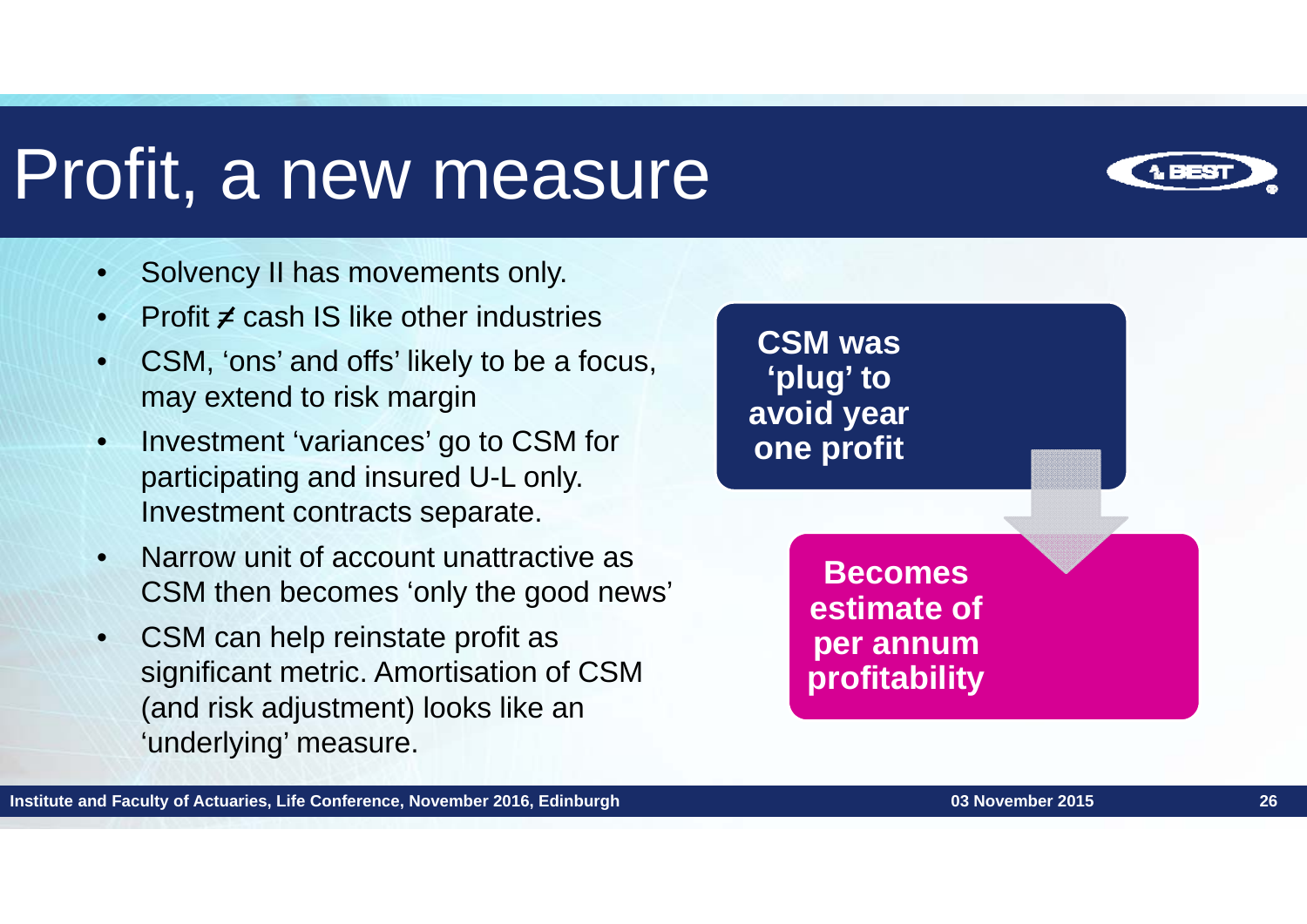# To consider …



- o IFRS will be (more) global, will be data input for rating agencies
- o By default, IFRS will be capital measure for many important stakeholders, including investors
- oProfit/performance measure will be IFRS
- oBut, IFRS does not provide a required capital measure
- •CSM and risk adjustment – part of capital?
- •Revenue presentation a challenge – it has become another estimate
- •Bridge between SII and IFRS will be desirable
- • A wider view than the SII lens probably helpful for line-of-sight to broader stakeholder/commercial objectives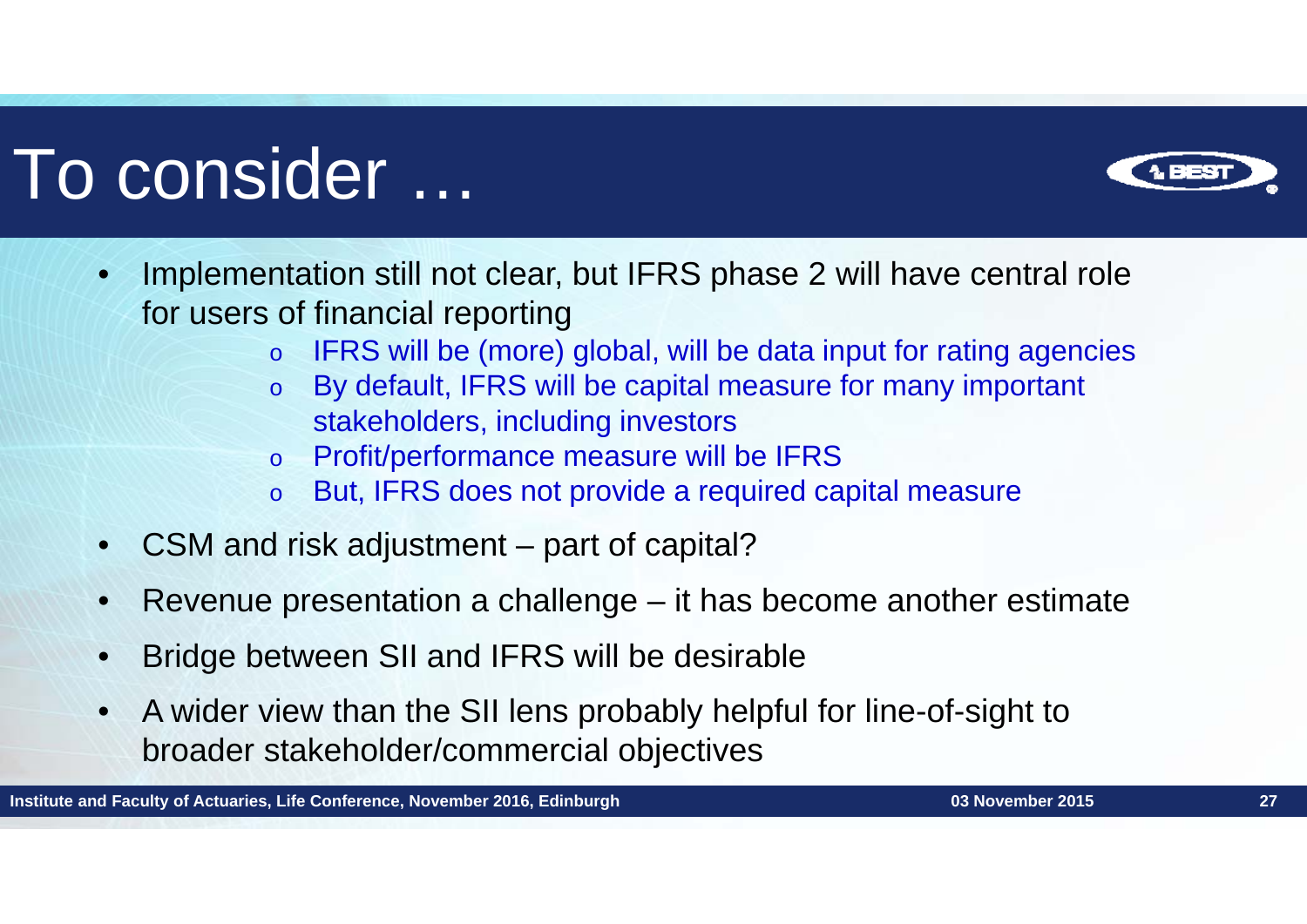

Institute and Faculty of Actuaries

# **So has the wait been worth it?**